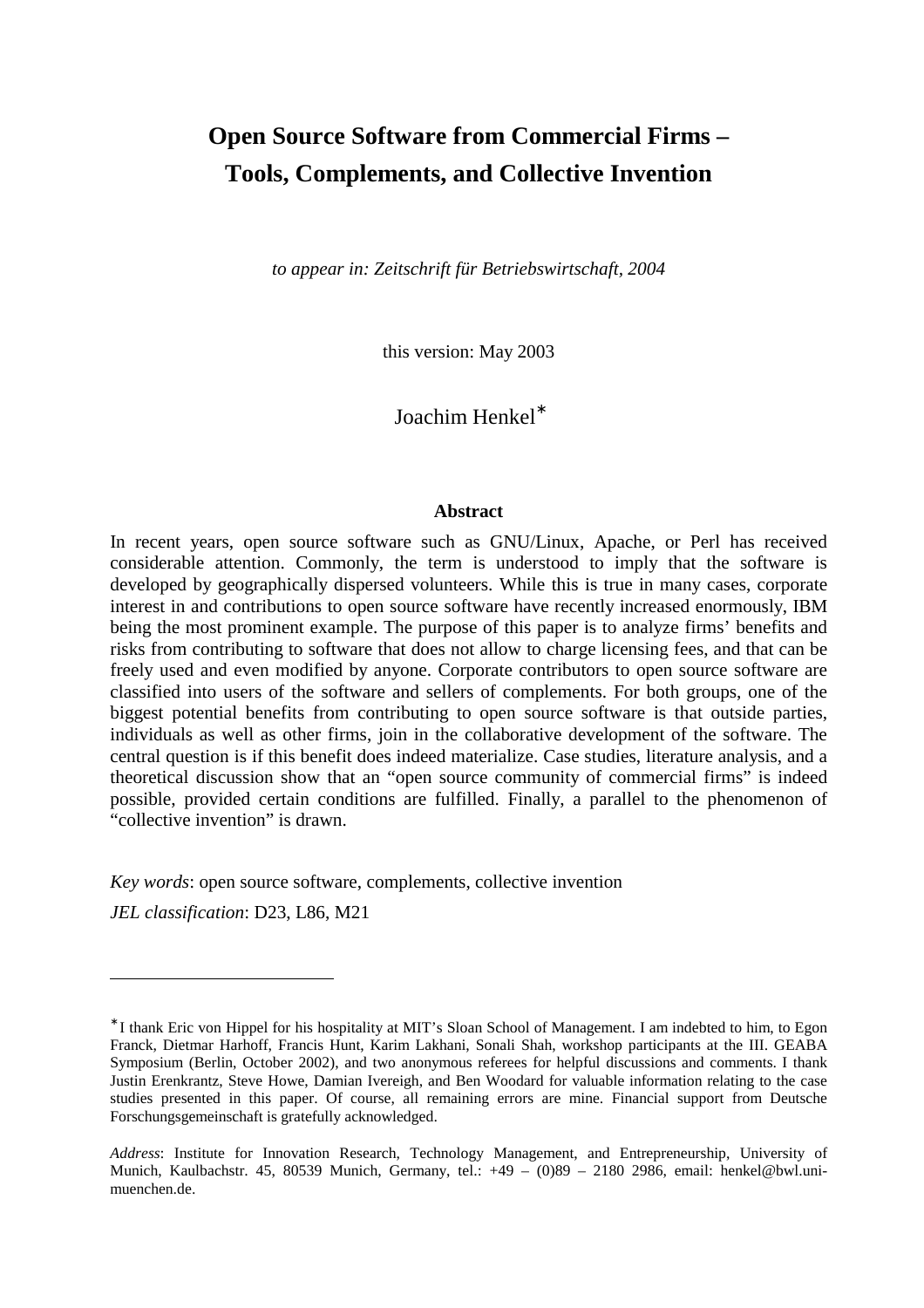## **1. Introduction**

For several years now, open source software such as GNU/Linux<sup>1</sup>, Apache, or Perl has enjoyed wide popularity, and made large headlines. What received particular attention is the fact that these software programs are largely developed by volunteers, which are in most cases even geographically dispersed. However, in recent years corporate interest in and contributions to open source software have increased enormously. The incentives for commercial companies to develop or contribute to open source software are the focus of this paper.

The most prominent example of a corporate contributor to open source software is IBM, who announced in September 2000 that it would spend 1 bn US\$ in 2001 supporting the GNU/Linux open source operating system.<sup>2</sup> Early 2001, investment bank Dresdner Kleinwort Wasserstein released under an open source license its integration tool "openadaptor", that it had paid 5 mio US\$ to develop.<sup>3</sup> In July 2001, Sun Microsystems added "Sun Grid Engine", a piece of software for distributed computing, to its already large offer of open source software  $(OSS)^4$ 

The above examples, and many others, relate to large firms, but contributions to OSS do come from firms of any size. Ximian Inc., e.g., was founded in 1999 by the initiator of the OSS "GNOME", a desktop for GNU/Linux and Unix. Ximian sells proprietary closed source software as well as conveniently packaged OSS related to GNOME, and continues to contribute to this OSS.<sup>5</sup> CodeWeavers Inc. runs a similar business model, selling "CrossOver Office", a proprietary add-on to the OSS WINE.<sup>6</sup> All changes and improvements made to WINE are returned to the open source community. Innominate Security Technologies AG, as a final

<sup>&</sup>lt;sup>1</sup> As to the term "GNU/Linux", GNU is a recursive acronym standing for "GNU's Not Unix". See www.fsf.org for details. What is commonly referred to as the "Linux operating system" is in fact a combination of the Linux kernel (the development of which was initiated by Linus Torvalds in 1991) with (GNU-) software from the Free Software Foundation. Hence, it should more properly be called "GNU/Linux", as several authors do (e.g., Moody 2001).

<sup>&</sup>lt;sup>2</sup> See vnunet.com, 2000/09/01 (www.vnunet.com/News/1118735). Later announcements even increased this sum.

<sup>&</sup>lt;sup>3</sup> See ITworld.com, 2001/02/03 (www.itworld.com/AppDev/344/CW\_2-3-01\_opensourceinbanking/).

<sup>4</sup> See InformationWeek.com, 2001/07/30 (www.informationweek.com/story/IWK20010726S0009).

<sup>5</sup> See www.ximian.com.

<sup>&</sup>lt;sup>6</sup> WINE is a free implementation of Windows APIs (application programming interfaces) on Linux, with the purpose to allow Windows applications to run on Linux without modification. See www.winehq.com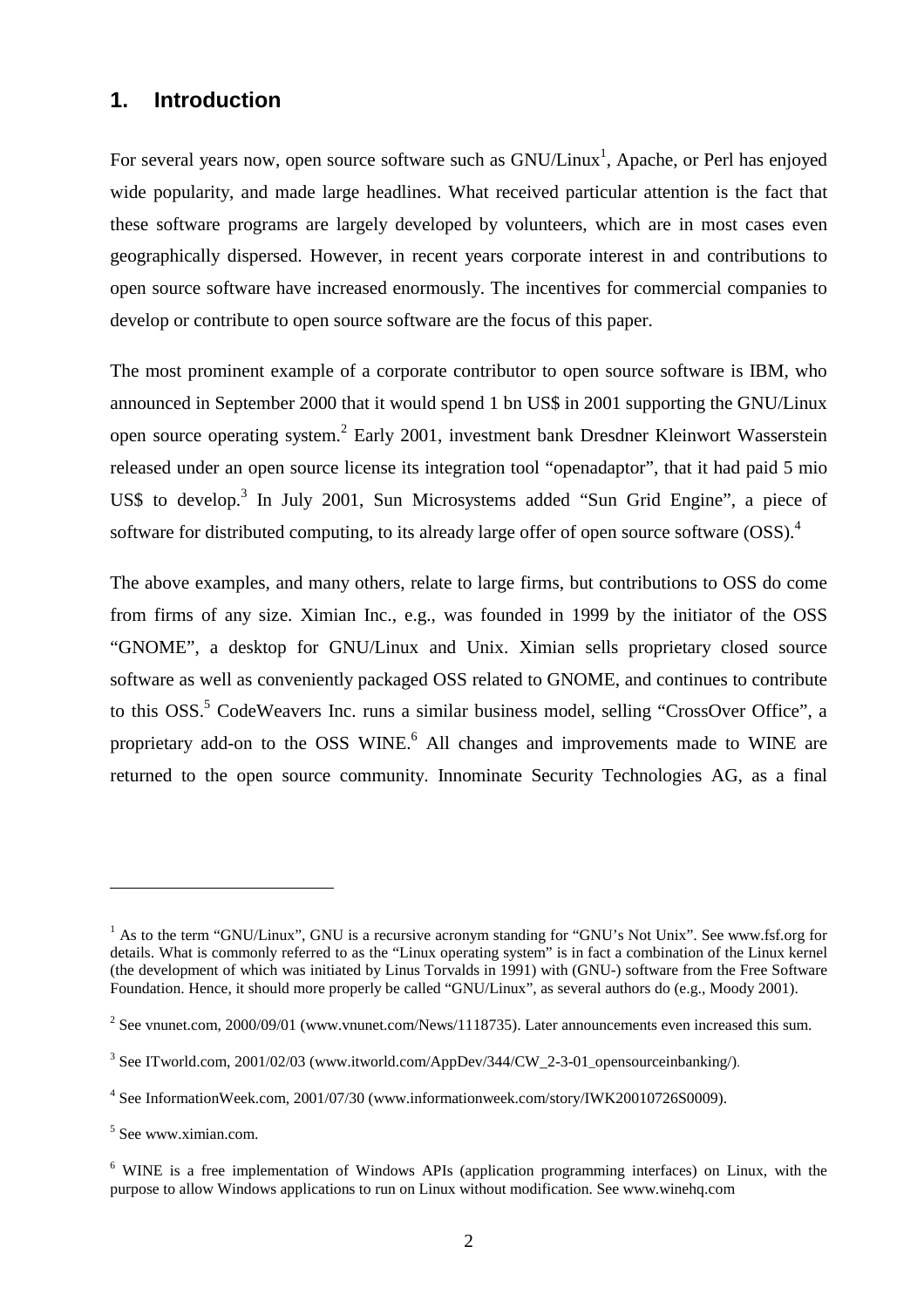example, sells dedicated communication and pay servers running on GNU/Linux.<sup>7</sup> Like the other firms, Innominate releases the improvements it makes to GNU/Linux as OSS.

There are many more examples of commercial firms contributing to OSS (see Table 2 in the Appendix). As the two incidents that heralded – and precipitated – this shift one can safely identify Netscape Inc.'s release of Mozilla and IBM's adoption of Apache. In early 1998, Netscape Inc. put its browser software Netscape Communicator 5.0 into the open source domain, under the name of Mozilla (Moody 2001, p. 195). In June of the same year, IBM announced that it would abandon its own web server in favor of the OSS Apache (Moody 2001, p. 206).

The riddle why highly-qualified programmers would contribute to software development as unpaid volunteers has received considerable attention. Surveys (Hars and Ou 2002, Hertel et al. 2001, Lakhani et al. 2002, International Institute of Infonomics and Berlecon Research 2002) identified the following motives as the most important ones: learning and developing new skills; improving software for one's own use; sharing knowledge and skills; a general belief that code should be open; the feeling of obligation to contribute back to the open source community; and the joy and intellectual stimulus of writing code. Other authors stressed the effect on the programmer's reputation among peers (Raymond 1999) or on the job market (Lerner and Tirole 2002a, Hann et al. 2002), and the relevance of norms and trust inside the developer community (Osterloh and Rota 2001). Franck and Jungwirth (2002), in their discussion of contributors' motives, distinguish between the roles of maintainer, programmer, and bug fixer. Von Hippel (2002) puts the phenomenon into the broader context of "user innovation networks".

An even larger riddle than why hobbyists develop OSS one could see in the fact that also commercial firms contribute to OSS. They forego the opportunity to license the software they produce against a fee, and its use may provide an advantage to competitors. It is true that many of these open source activities are complements to the respective firm's commercial (i.e., nonfree) offering, just as, e.g., Adobe's Acrobat Reader is to the Acrobat Distiller, both of which are proprietary and closed source. However, releasing software as OSS goes far beyond giving it away for free: by open-sourcing it, the releasing company gives the general public – in particular, its competitors – the rights to read the source code, to modify it, and to distribute

<sup>7</sup> See www.innominate.com/.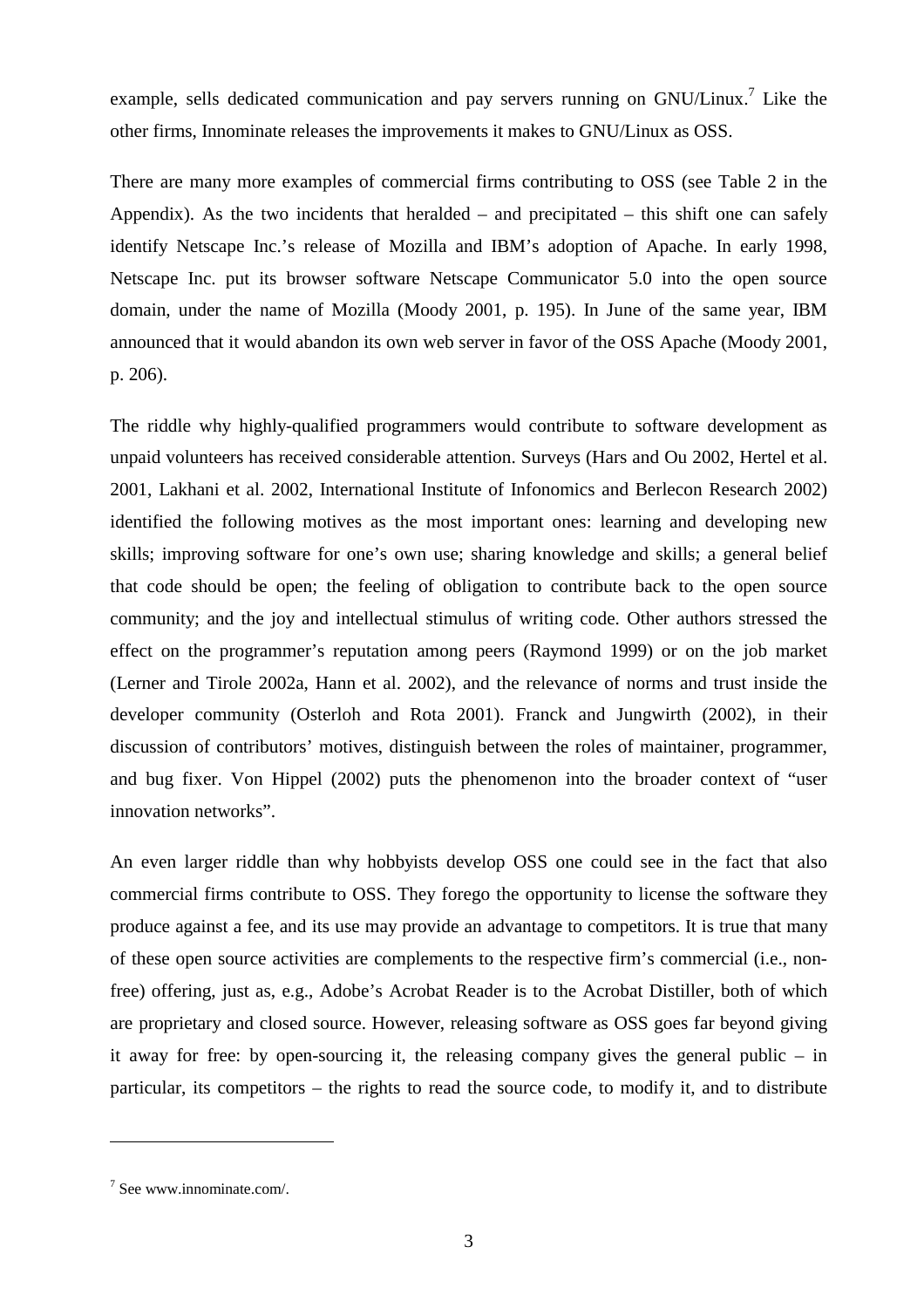modified versions. Furthermore, complementarity to commercial offerings falls short of explaining a large number of cases, such as Dresdner's openadaptor.

The exploration of commercial firms' benefits and risks of contributing to OSS is the goal of this paper. Here, "contributions from commercial firms" is meant to imply that these open source activities are based on deliberate management decisions, as opposed to contributions from individual employed developers without (official) knowledge of management. I will not go into details of various business models related to OSS; on this topic, see Raymond 1999, Rosenberg 1999, and Hecker 1999. Instead, the focus lies on the economic reasoning behind freely revealing one's intellectual property (Harhoff et al. 2003). This, after all, is the startling thing: in stark contrast to firms' behavior in the field of OSS, mainstream economic theory holds that innovators should keep their knowledge secret, or protect it by patents or other means. Where this is not possible, innovators' ability to derive rents from an innovation should be diminished, which in turn should lead to an erosion of incentives to innovate. This logic obviously does not apply to the many individual programmers that have contributed to the development of GNU/Linux. Between them, largely free information exchange takes place. The question is to what degree this type of free exchange also happens between commercial firms involved in OSS, and if contributions from different firms build on each other in the way contributions from hobbyists do in other open source projects. GNU/Linux became the awardwinning<sup>8</sup> software it is today by free and cooperative development between individual volunteers. I discuss whether comparable co-operation in the sense of "collective invention", as introduced by Allen (1983), can take place between corporate contributors to OSS.

The paper is organized as follows. Section 2 gives some background on OSS and clarifies the terminology. Section 3 discusses the benefits and risks for a commercial firm associated with releasing software into the open source domain. While several aspects are relevant to all contributors, some are specific to users of the software (hence the term "tools" in the title), others to sellers of complements. In section 4, I present three case studies where formerly proprietary software has been released as OSS by firms that are users of the respective software. This focus has been chosen for two reasons. First, excluding the, somewhat more obvious, benefits from selling complements allows to focus more clearly on the benefits derived from the open source development process. Second, success or failure of a firm's

 $8$  See Wheeler (2002) for a compilation of tests and comparisons between OSS, in particular Linux, and competing commercial offerings.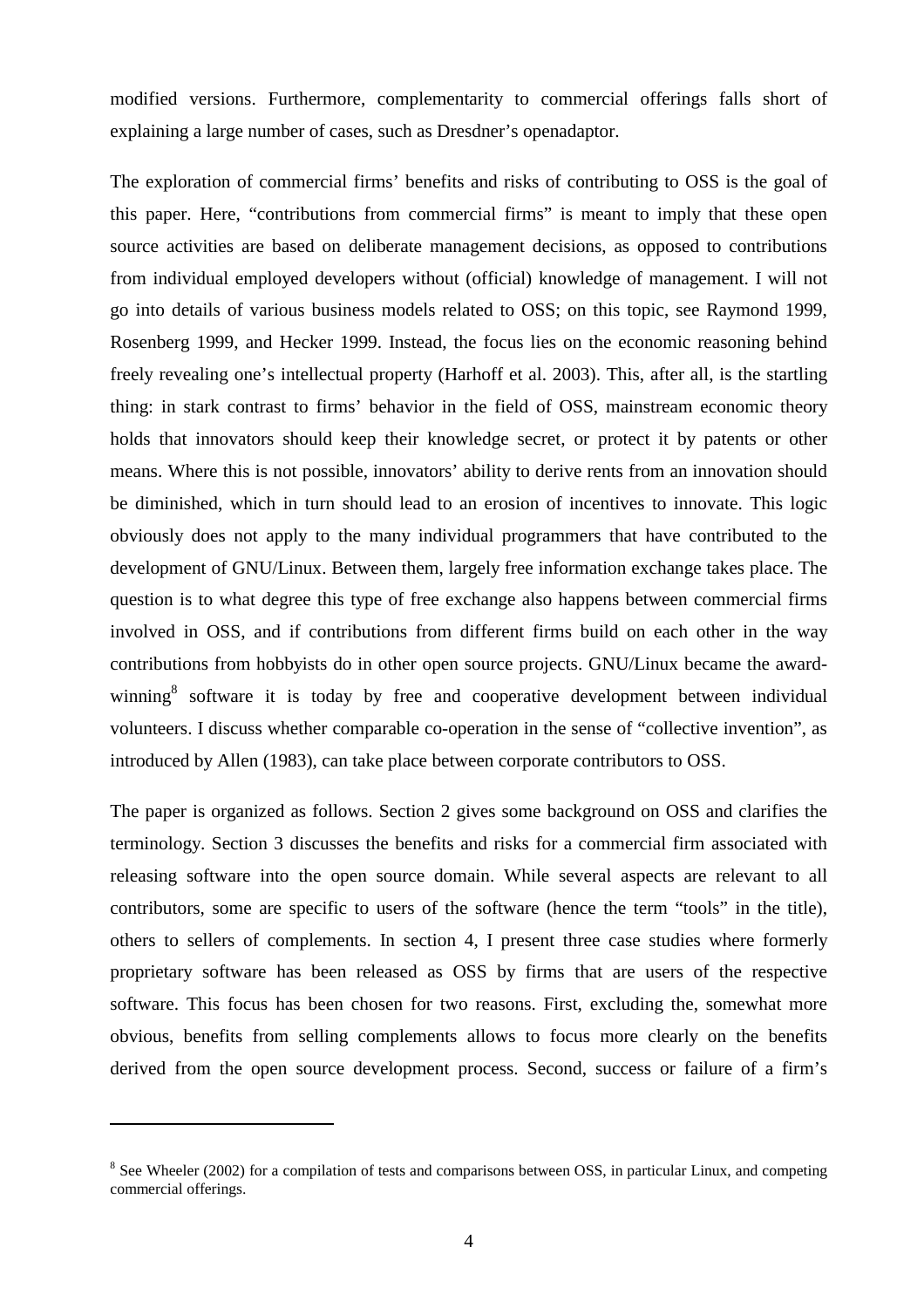contributing to OSS are more easily observable when a formerly proprietary project is open sourced than when the firm contributes to existing OSS. Section 5 concludes.

#### **2. Some Background on Open Source Software**

Much of the activity that today is summed up under "OSS" predates this term considerably, in particular most GNU software (such as the GNU Emacs editor) and the GNU/Linux operating system. The term "open source software" was coined only in 1998, for one reason to replace the somewhat misleading term "Free Software" used until then. OSS is formally defined in the Open Source Definition, which in particular implies the following:<sup>9</sup> The license under which the software is distributed must allow re-distribution of the software by any party, without the requirement of licensing fees; the software's source code must be available; the license must allow modifications and derived works of the software, and the distribution of those; and the license must not discriminate against persons, groups, or fields of endeavor.

The most widely used open source license is the General Public License (GPL), crafted by Richard M. Stallman in 1985. Among all open source licenses, it goes farthest in protecting the openness of the software: modifications of GPL-ed software are required to be GPL-ed again, and combining GPL-ed software with proprietary code forces the whole combination under the  $GPL<sup>10</sup>$  These provisions are intended to protect the users' rights and the freedom of the software ("free as in speech, not as in beer"), in line with the overall goals of the Free Software Foundation founded by Stallman in  $1985$ .<sup>11</sup> BSD-style licenses, in contrast, are more open in allowing commercial use.<sup>12</sup> Software under a BSD-style license can be turned into proprietary software (and then be licensed out against a fee) by anyone, as long as the developers of the underlying OSS are credited. The most prominent examples of OSS under a BSD-style license

<sup>&</sup>lt;sup>9</sup> See the Open Source Initiative's web site for the full definition: www.opensource.org/docs/definition.html (version 1.9).

 $10$  See Moody (2001, pp. 26-30) for a detailed account on the GPL.

 $11$  See the Free Software Foundation's homepage at www.fsf.org for details.

<sup>&</sup>lt;sup>12</sup> "BSD" stands for "Berkeley Systems Distribution". For an overview over the different licenses see, e.g., Behlendorf (1999, pp. 164-165), Hecker (2000), Nüttgens and Tesei (2000), and Moody (2001). Categories different from OSS are public domain software, freeware, and shareware. See Nüttgens and Tesei (2000) or Feller and Fitzgerald (2000) for a discussion.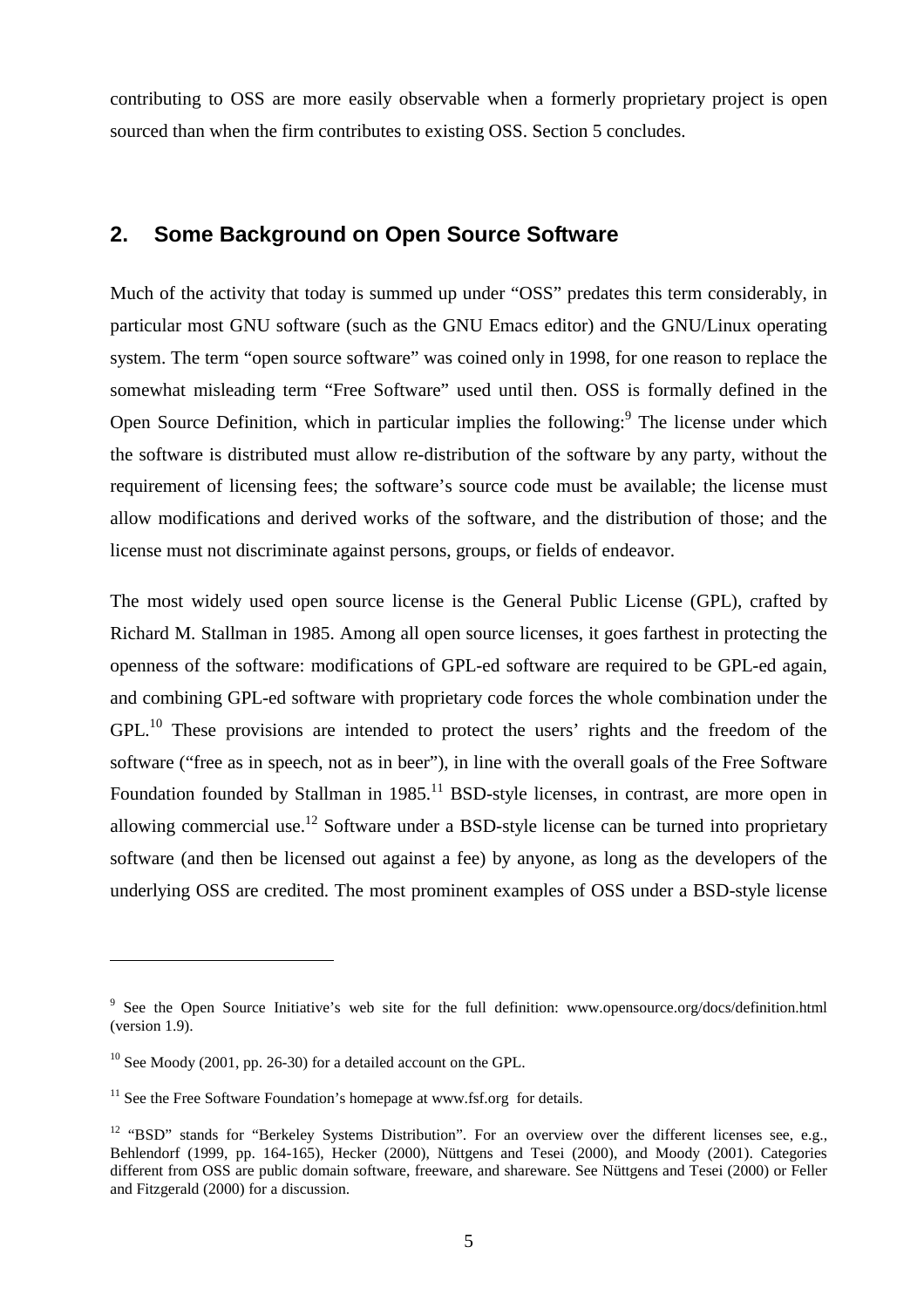are the Apache web server and BSD-based operating systems (e.g., FreeBSD). Other open source licenses, such as the "Mozilla Public License" (MPL), combine different features of the GPL and BSD-style licenses and add some new ones.

OSS has made large headlines. Apart from the highly visible commitment of firms such as IBM, Netscape, and Sun, also governmental bodies are turning their attention to OSS. In January 2001, the United States' National Security Agency unveiled a prototype for a "Security-Enhanced GNU/Linux".13 In December 2001, the British government published "Use of OSS within UK Government", with an obvious strong tendency towards OSS.<sup>14</sup> In March 2002, the German parliament decided to replace Microsoft's Windows NT with GNU/Linux as the operating system for its 150 servers.<sup>15</sup> Other facts about OSS are less extensively covered by the general press, but are very impressive nonetheless: The Apache web server had a market share of 63 percent of active sites in May  $2003^{16}$ , and Sendmail, a piece of software that manages the delivery of email over the internet, is estimated to own around 75 percent of its market (Moody 2001, p. 243).

The high popularity of OSS has led to a slight confusion about what "open source" really means. While it is true that some aspects of OSS often occur jointly, this is by no means necessarily so. There are at least three aspects that can and should be distinguished:

- (a) *OSS as software that comes under an open source license*. This implies that every recipient of the software can freely study its source code, modify it, and distribute it. This interpretation of OSS is the one implied by the Open Source Definition, and it is the one that is referred to in this paper.
- (b) *OSS as software from the "open source community"*. This assumes that the software is developed by a large number of volunteers who do not get paid for their contributions (Raymond 1999), and who even perform mundane tasks such as user support (Lakhani and von Hippel 2000). While this is true for many open source projects, in particular for GNU/Linux, others are initiated and driven by commercial firms. And even for GNU/Linux,

<sup>&</sup>lt;sup>13</sup> See www.infoworld.com/articles/op/xml/01/02/05/010205opswatch.xml.

<sup>&</sup>lt;sup>14</sup> See www.govtalk.gov.uk/documents/OSS%20Policy%20draft%20for%20public%20consultation.pdf.

<sup>15</sup> See www.heise.de/newsticker/data/anw-14.03.02-012/.

<sup>&</sup>lt;sup>16</sup> See Netcraft Web Server Survey at www.netcraft.com/survey/.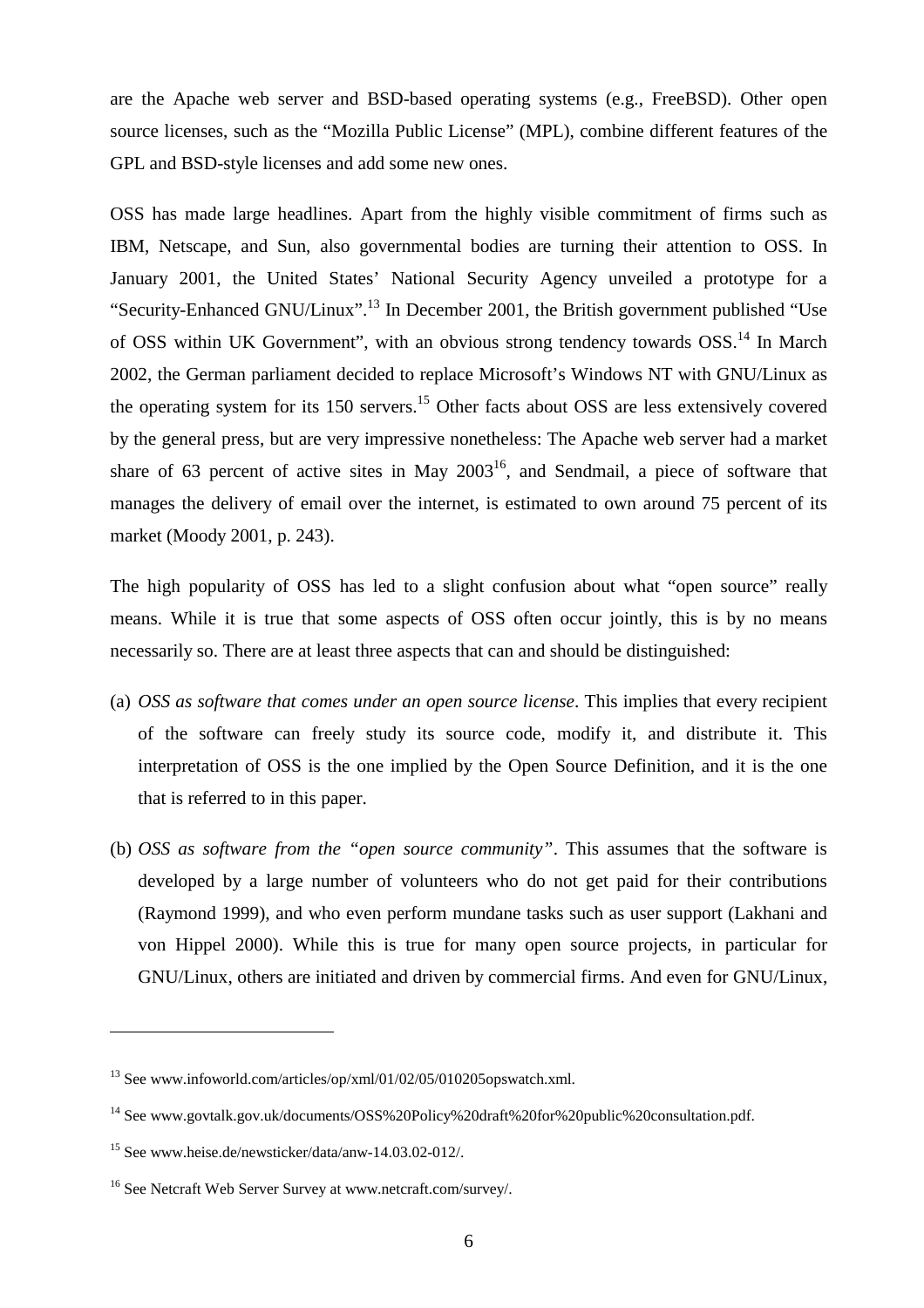contributions from corporates, IBM and Red Hat in particular, are gaining importance. As to the number of contributors, most projects seem to have a rather limited number of developers (Krishnamurthy 2002), and even in the prominent large projects, most contributions tend to come from a relatively small core group (Dempsey et al. 1999, Koch and Schneider 2000, Hissam et al. 2001, pp. 18-22).

(c) *OSS as the result of the "OSS development process"*, meaning the collaboration of geographically dispersed developers without a formal hierarchy. This is an intriguing organizational aspect in particular of large OSS projects such as GNU/Linux: that developers who interact nearly exclusively over the internet can come forth with complex software of high quality. Several researchers address this aspect (Achtenhagen et al. 2003, Feller and Fitzgerald 2000, Godfrey and Tu 2000, Mockus et al. 2000, Franck and Jungwirth 2003, Metiu and Kogut 2001, von Hippel and von Krogh 2002, Garzarelli 2002), and attempts have been made to implement similar processes in commercial software development (Dinkelacker et al. 2001, Mockus and Herbsleb 2002).

Another aspect that merits mentioning is that several authors claim that OSS must be of high quality (in particular Raymond 1999), since it is open to review by anyone interested. While this logic seems to hold when interest is high – the quality of GNU/Linux, Apache, or the file server software Samba is proof of this fact (Wheeler 2002, Shankland 2003) – , it will obviously fail when interest is low (Hissam et al. 2001, pp. 14-16 and 22-30).

While (b) and (c) are fascinating aspects of some or even many OSS projects, they are not defining features. OSS may well have been developed inside a commercial firm, by a hierarchically organized team that works at a single location (see the case studies in section 4). After the software's release into the open source domain, features (b) and (c) may gain importance, but this need not be the case.

### **3. Benefits and risks for commercial firms contributing to OSS**

#### 3.1. Aspects relevant for all contributors

A commercial firm contributing to the development of some OSS can expect several benefits, but also faces some downsides. In the present section 3.1, I consider aspects which concern any company, be it a user of that software or a seller of complements. The following sections are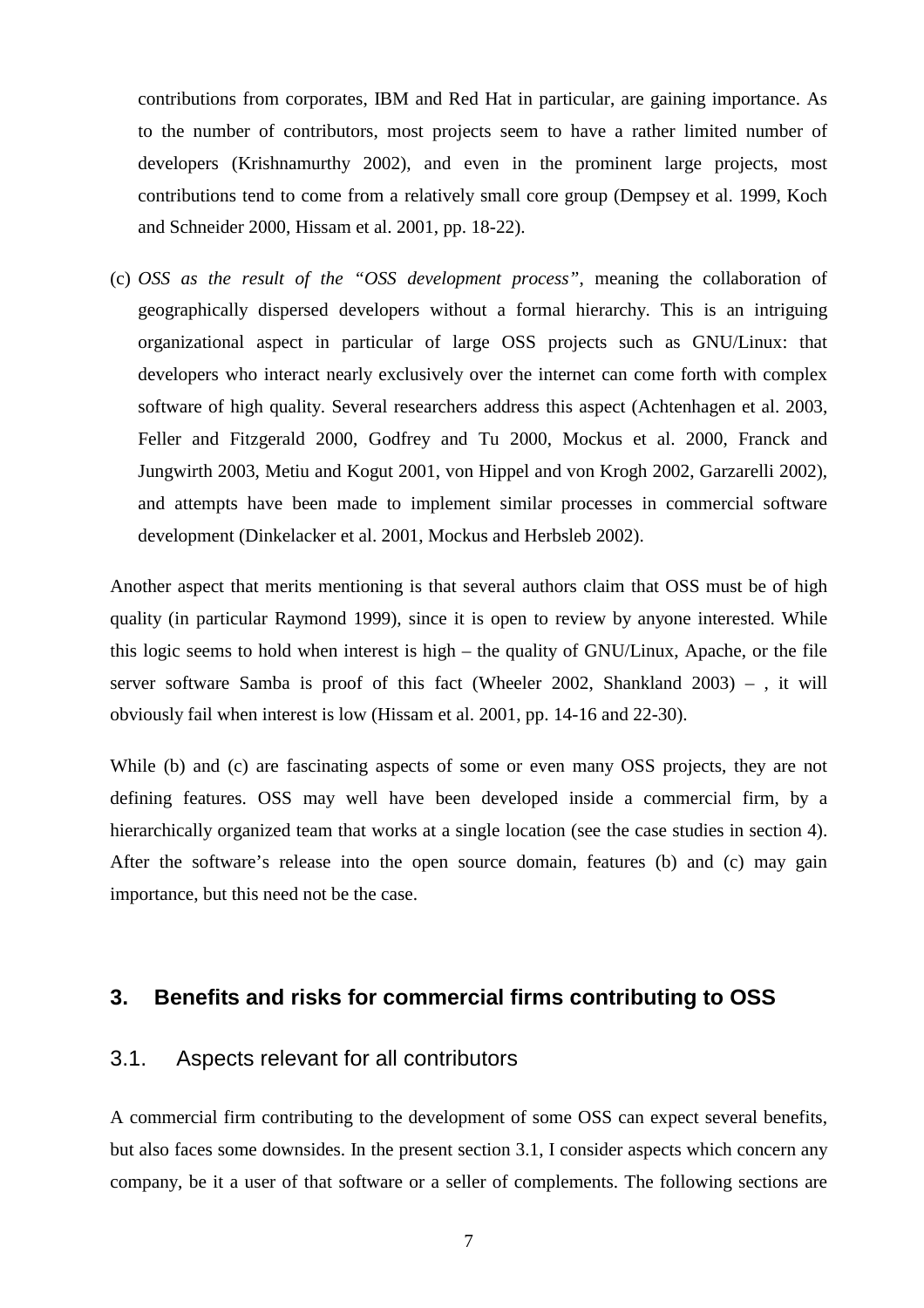dedicated to aspects specific to users (3.2) and sellers of complements (3.3), respectively. I start with a discussion of two central features of OSS. From these features, I derive the implications – benefits and risks – that contributing to OSS has.

Central features of OSS are that it is free for use, modification, and re-distribution, and that it is generally available for free or for a nominal fee. It should be noted that free (gratis) availability is a *common*, but not a *defining* feature of OSS. It is completely legal to modify OSS and keep the modified version secret, or to sell it to only one buyer. Commissioned custom development of OSS is an example for this.17 However, "contributing" to OSS is meant to imply that the contribution is made public, and freely available to anyone.

The considerable impact that OSS has is caused by the interaction of these two aspects of being "free" – gratis and open. Figure 1 illustrates this. First, the zero price tag can be expected to increase adoption, other things equal. It furthermore implies dramatically reduced transaction costs, since no contracts, payments, counting site licenses etc. are required (which, more precisely, is not only due to the price, but also to some aspects of the open source licenses). Also, competing offers of OSS can conveniently be browsed and tested before one is adopted. Second, the far-reaching rights that a user of OSS is given both influence how he or she uses the software and, again, boost diffusion: The provision of the source code together with the right to adapt it to one's specific needs makes the software potentially much more valuable than a closed source, proprietary software of comparable functionality (Franke and von Hippel 2002). The lack of restrictions to distribution, finally, allows for an extremely low-cost way of distribution, namely, via free download over the internet.

The wider the diffusion, the stronger the effect which open-sourcing the software has on the contributor ("size of effect" in Figure 1). The "type of effect" is determined by others' use of the software (which may be desirable or not for the contributor), which in turn depends on the rights they are given and their characteristics (e.g., if they themselves are users or sellers of the software, competitors or complementors of the contributor etc.).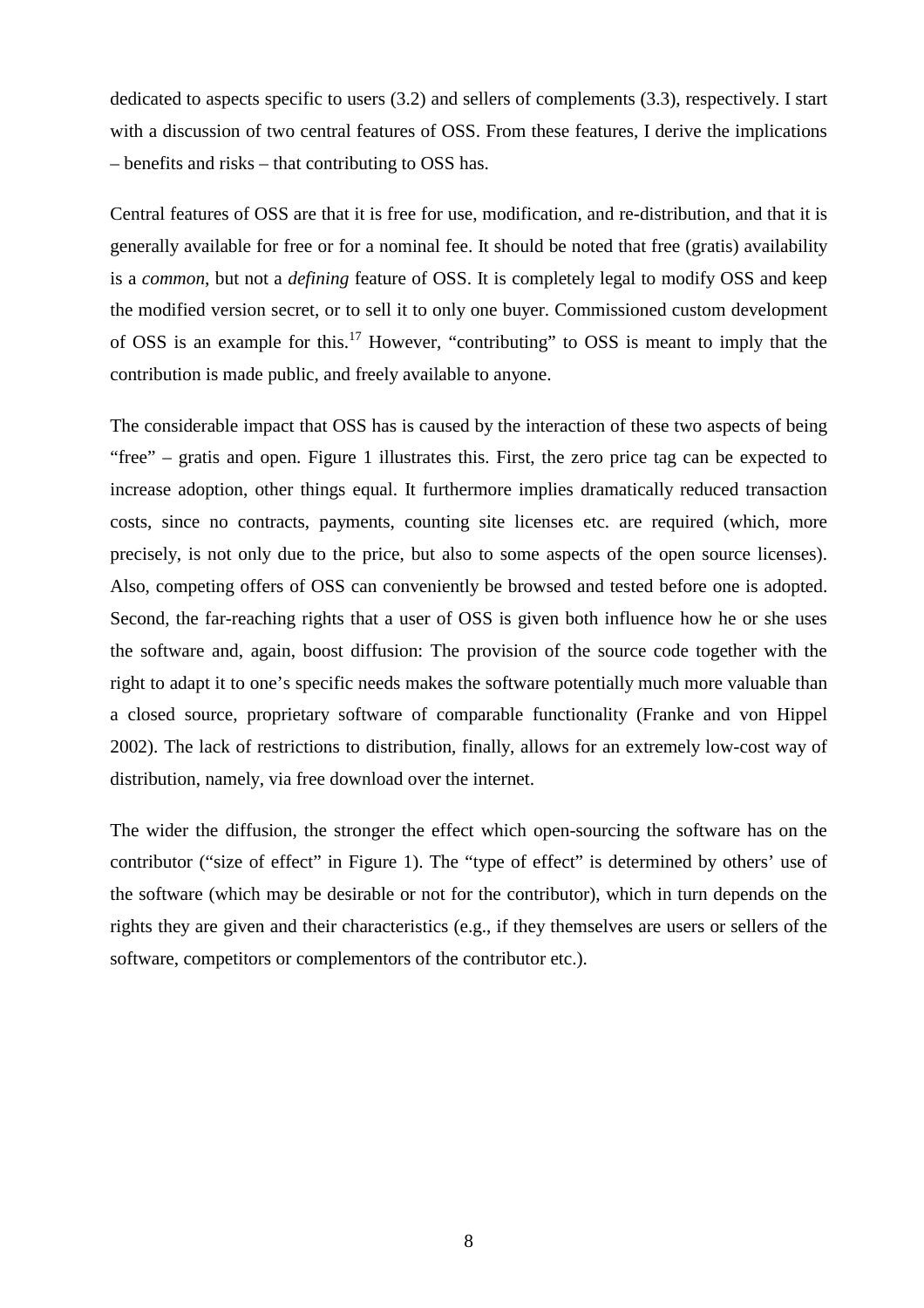

**Figure 1**: Illustration of how different features of OSS interact

Wide diffusion plus the fact that adopters can modify the software lead to the most cited potential benefit of OSS, namely, that other users work on the software, debug, improve, and extend it (Raymond 1999, Kuan 2000). Apart from qualitative improvements of the software, this reduces the maintenance burden for the contributing firm. For example, both Hewlett Packard and Sun named the objective "to increase collaboration in the development process" as the motivation behind putting software into the  $OS$  domain.<sup>18</sup> Obvious conditions for these benefits to materialize are that the software is of sufficient general interest, and that among the potential adopters there are users skilled enough to work on the software and improve it. This condition will more likely be fulfilled for software that requires professional users, such as server or infrastructure software. However, even if public interest in a certain software turns out to be low, the mere fact that outsiders *might* look at the code should have a disciplining effect on programmers which enhances the software's quality (cleaned-up code, improved structure, better documentation). $19$ 

Setting a standard is another possible benefit that can accrue both to users of a certain software and to sellers of complements (Harhoff et al., 2003). This is particularly important for software that relates to infrastructure and tools (Raymond 1999, p. 192). The main conditions for this benefit to materialize are that the software is of interest to a large share of the market, and that

<sup>&</sup>lt;sup>17</sup> An interesting case is the European Union's feasibility study of pooling and releasing as OSS commissioned software that has been developed for governmental use. The project aims at both cost reduction, quality improvement, and improved co-operation between different countries (Schmitz and Castiaux 2002).

<sup>&</sup>lt;sup>18</sup> ITworld.com, 2001/07/23 (www.itworld.com/AppDev/344/IDG010723hp\_sun/pfindex.html).

 $19$  It is true that software from the "typical" OSS community is often not well documented. However, the argument refers to *commercial firms* releasing software as OSS, which will care more for the potential negative effects of insufficient documentation. See Hamerly et al. (1999, p. 199) for the case of Mozilla.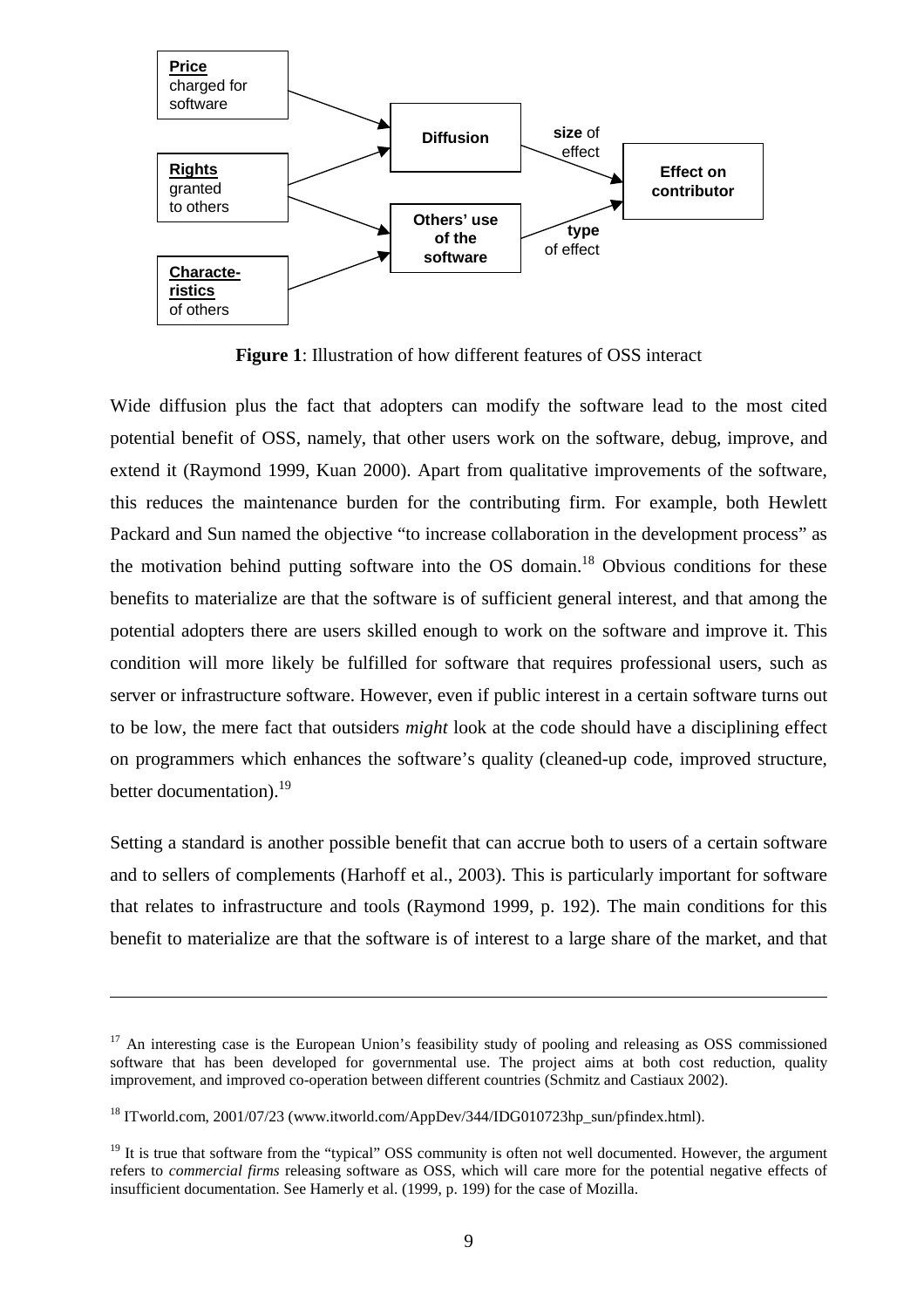it exerts network externalities. There are two aspects to standard setting: first, setting any standard at all; second, setting a standard which is advantageous to oneself. On the first point, OSS has the strong advantage of offering a level playing-ground to all players, in particular if its origins do not lie with a particular firm.<sup>20</sup> On the second point, the more the proposed standard favors the would-be standard-setter, the more difficult it will be to achieve general adoption. In particular, the nature of OSS implies the risk that other players modify the intended standard and attempt to diffuse their own, modified version. However, so far this right seems to be rarely exercised. $21$ 

A more technical aspect is that, when a company distributes software that builds upon GPL-ed OSS, then it is required by the license to also release its own changes and improvements, under the GPL, to the recipient.<sup>22</sup> This applies, e.g., to firms employing embedded GNU/Linux in devices such as cellular phones or PDAs (Henkel 2003), or to distributors such as Red Hat or SuSE. Phrased differently, the commitment to release one's developments implies the advantage of being able to use GPL-ed software. This can mean considerable savings in licensing cost, transaction cost, and time, compared to writing the required software from scratch or licensing it from commercial suppliers. Of course, the benefits might not be great enough, such that firms prefer not to use OSS in the first place. In case the OSS to build upon comes under a less restrictive license (e.g. BSD), open sourcing one's own developments will not be required. This would be the ideal case for a developer; however, most OSS is in fact licensed under the GPL (Lerner and Tirole 2002b).

In a similar vein, the need to appear a "good citizen" in the OS community may be another reason why employing OSS requires the respective firm to contribute back changes and

 $^{20}$  Moody (2001, p. 292) quotes IBM's Irving Wladawsky-Berger on the prospects of turning Linux into an industry standard: "The fact that it's not owned by any one company, and that it's open source, is a huge part of what enables us to do that. If the answer had been, well, IBM has invented a new operating system, let's get everybody in the world to adopt it, you can imagine how far that would go with our competitors." But even if a would-be standard comes from a particular firm, a credible commitment to keep it open source will have a reassuring effect on adopters, in a similar manner as licensing reassures adopters of a network good of not being exploited by a monopolist (Economides 1996).

<sup>&</sup>lt;sup>21</sup> Programmers would rather try and convince the program's maintainer to include a change they made into the program's next "official" release. Spreading one's own modified version, though allowed by the open source licenses, is strongly suppressed, since most contributors want to avoid the risk of "forking" of a project into different, incompatible versions (Raymond 1999, p. 87).

<sup>&</sup>lt;sup>22</sup> "Each time you redistribute the Program [...], the recipient automatically receives a license from the original licensor to copy, distribute or modify the Program subject to these terms and conditions." (GNU General Public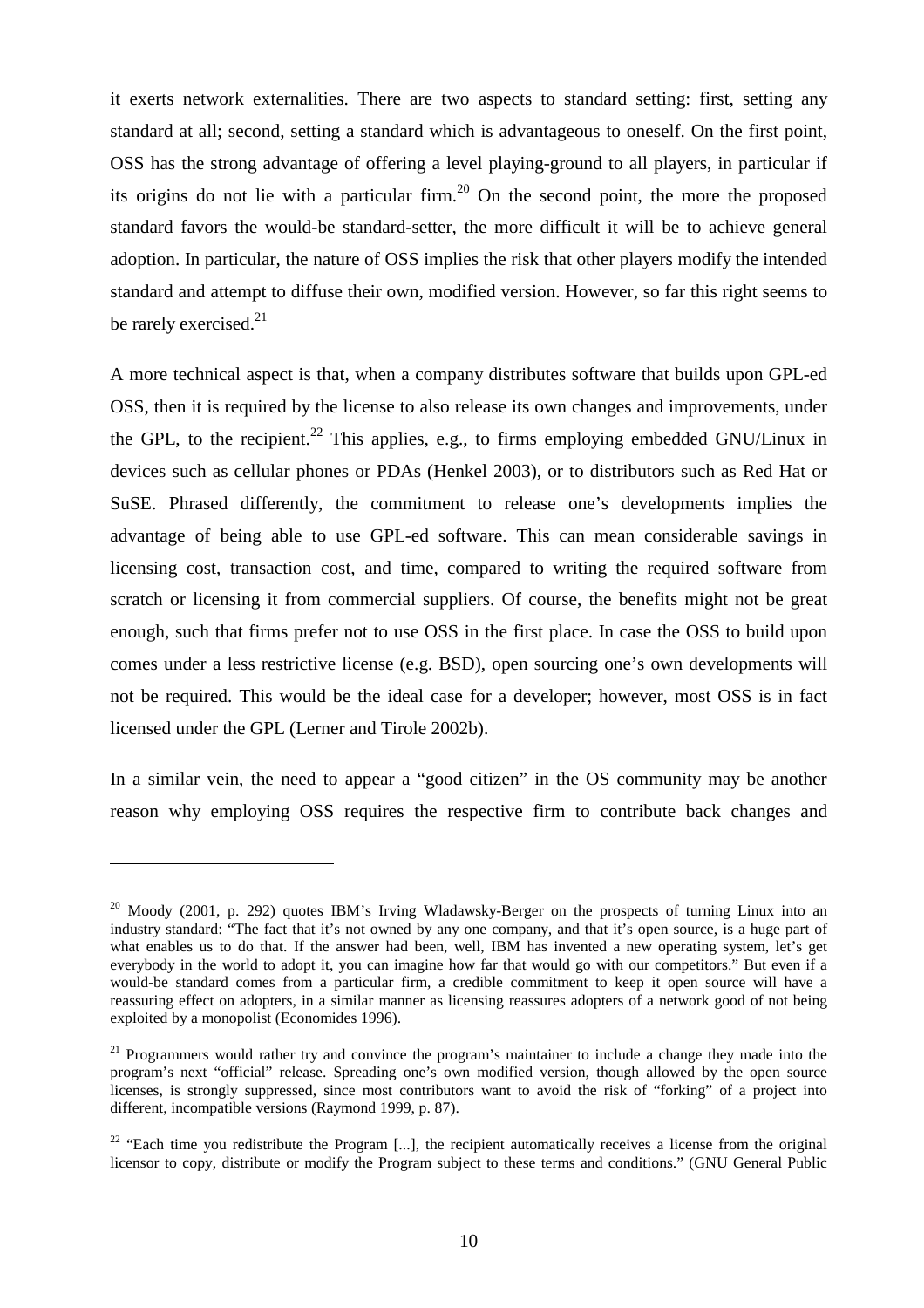improvements. If the software under consideration is of interest only to a small number of firms, then "being a good citizen" translates into reciprocity between these firms. In addition to building reputation as a good OS player, releasing high quality OSS will also improve the company's technical reputation. Finally, OSS development may make the job description for developers in the in-house IT-department more attractive. Open source is by many programmers regarded as "cool", and this was in fact one of the main motives for Dresdner Kleinwort Wasserstein to release openadaptor as OSS (see section 4.2).

An obvious downside of putting software into open source is that one loses most intellectual property (IP) rights to it. This drawback is most relevant for "permissive" licenses such as the BSD, since these allow a competitor to make the software proprietary and commercialize it. In contrast, the GPL protects the originator of the software against such exploitation. Another downside is that one can not make software OSS and at the same time license it out (for a fee), apart from cases where a different license is applied to a proprietary and an open source version of the software (Behlendorf 1999). If selling is an option (which is often not the case for a userinnovator, see 3.2), then the foregone profits from selling must be traded-off against the benefits of open-sourcing. Finally, just "throwing out" software into the open source domain is unlikely to yield strong benefits to the originator, and might even lead to bad publicity. Rather, the release should be well prepared – code has to be cleaned up and documented, modules licensed from third parties might have to be replaced, and it must be checked that the code does not infringe third party IP (Hamerly et al. 1999, p. 199) – and the software should be maintained afterwards. Both causes cost to the originator, which must be taken into account.

The relative importance of the pros and cons listed above and in the following subsections varies strongly between projects, and in particular between firms that open source formerly proprietary software and those that contribute to existing projects. While a detailed comparison is beyond the scope of this paper, it is obvious from the above that the originator of an OSS project faces greater risks, but also greater potential benefits than a contributor.

License, Version 2, June 1991, www.gnu.org/licenses/gpl.html.) It is sometimes said that the GPL requires users of GPL-ed software to release all modifications they made, also those made for internal use. This is not correct.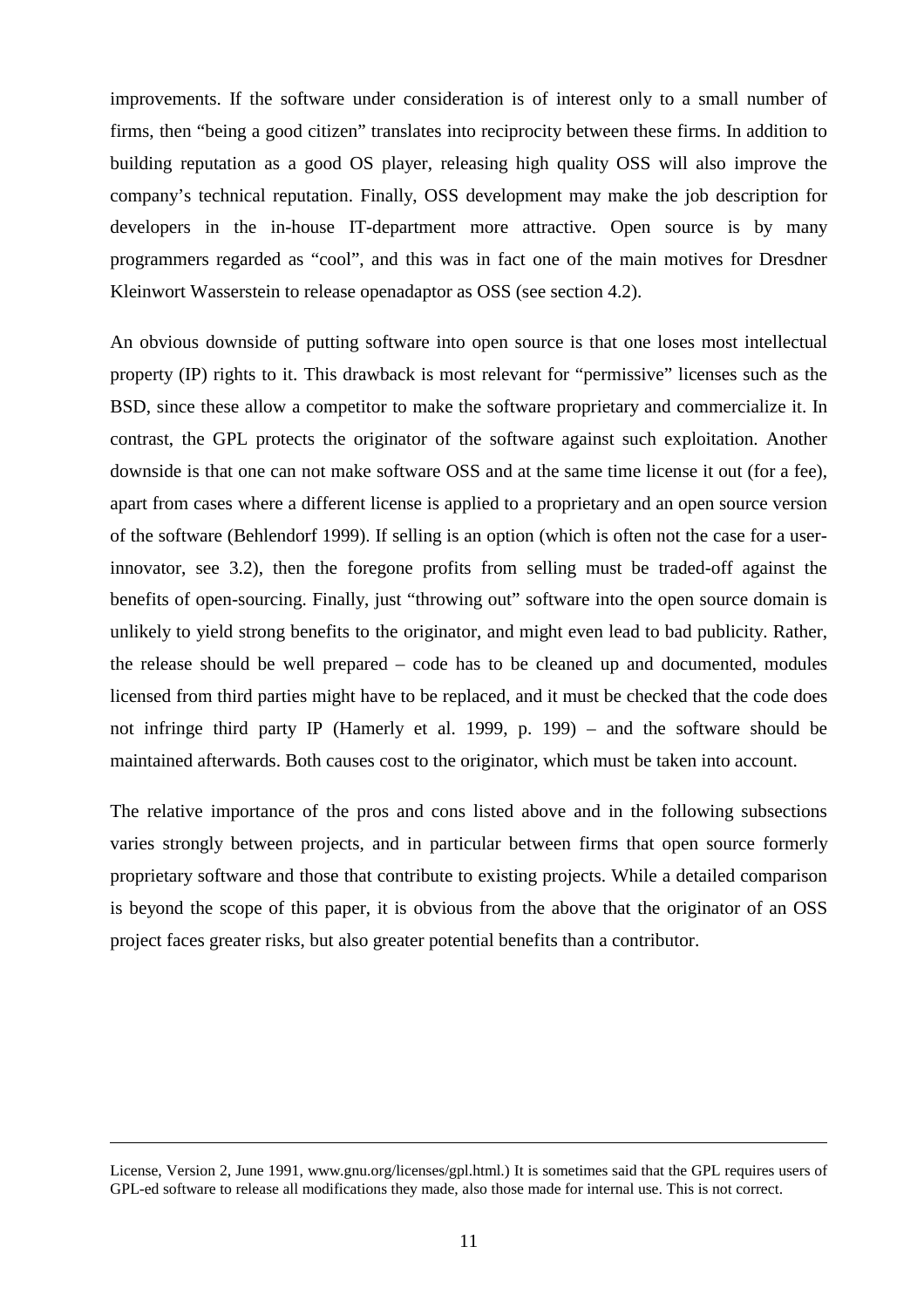#### 3.2. Aspects of contributing to OSS specific to users

Raymond (1999, p. 142) argues that 90 percent or more of all software code is written for use value, not for sale value. Hence, making such software OSS would not threaten any revenue streams. However, competitors might use the software, or might obtain insights into the developing firm's business processes.

As to the first point, selling software that originally had been developed for internal use is at least a theoretical possibility. However, the required change of functional role – from user to seller and manufacturer – is in most cases hard to achieve (von Hippel 1988). Even if the company is active in the software sector, it will still usually not be in the business of selling the kind of software it uses itself. It will most likely lack complementary assets such as a service organization, sales channels, and a complete product line (Teece 1986). Hence, transaction cost of finding a market for the software etc. will in most cases be too high to make selling it worthwhile.

The second potentially negative aspect of giving software into the open source domain is the risk of losing competitive advantage. How relevant this point really is depends on four factors: (a) the degree of competition; (b) relation of the software to the domain of competition; (c) availability of alternative software; and (d) specificity of the software to the firm (Harhoff et al. 2003). Obviously, the stronger competition (a), the more damaging an open source strategy will be, other things equal. However (b), if competition takes place mainly in the domain of, say, product quality, brand, or customer service, while the OSS under consideration leads to cost savings in development, then the loss of competitive advantage from open-sourcing is rather limited (Hamel et al. 1989). This point will in many instances apply to tools and infrastructure software, in accordance with the point raised in section 3.1. If the software is not even specific to the industry, but to some other feature of the company (e.g., its location, its workforce, or its technical infrastructure), then aspects of competition become even less relevant. Finally, when alternatives to the software under consideration are easily available (c), then there is little to be gained from keeping it secret. The points (a) to (c) are adapted from Schrader (1991), and follow the same logic as the results he obtained in his analysis of information trading in the U.S. steel industry.

The third aspect, insight into business processes, is strongly related to specificity of the software to the respective firm's needs (d). On the one hand, no competitor will gain a competitive advantage from very specific software (which also implies, however, that no-one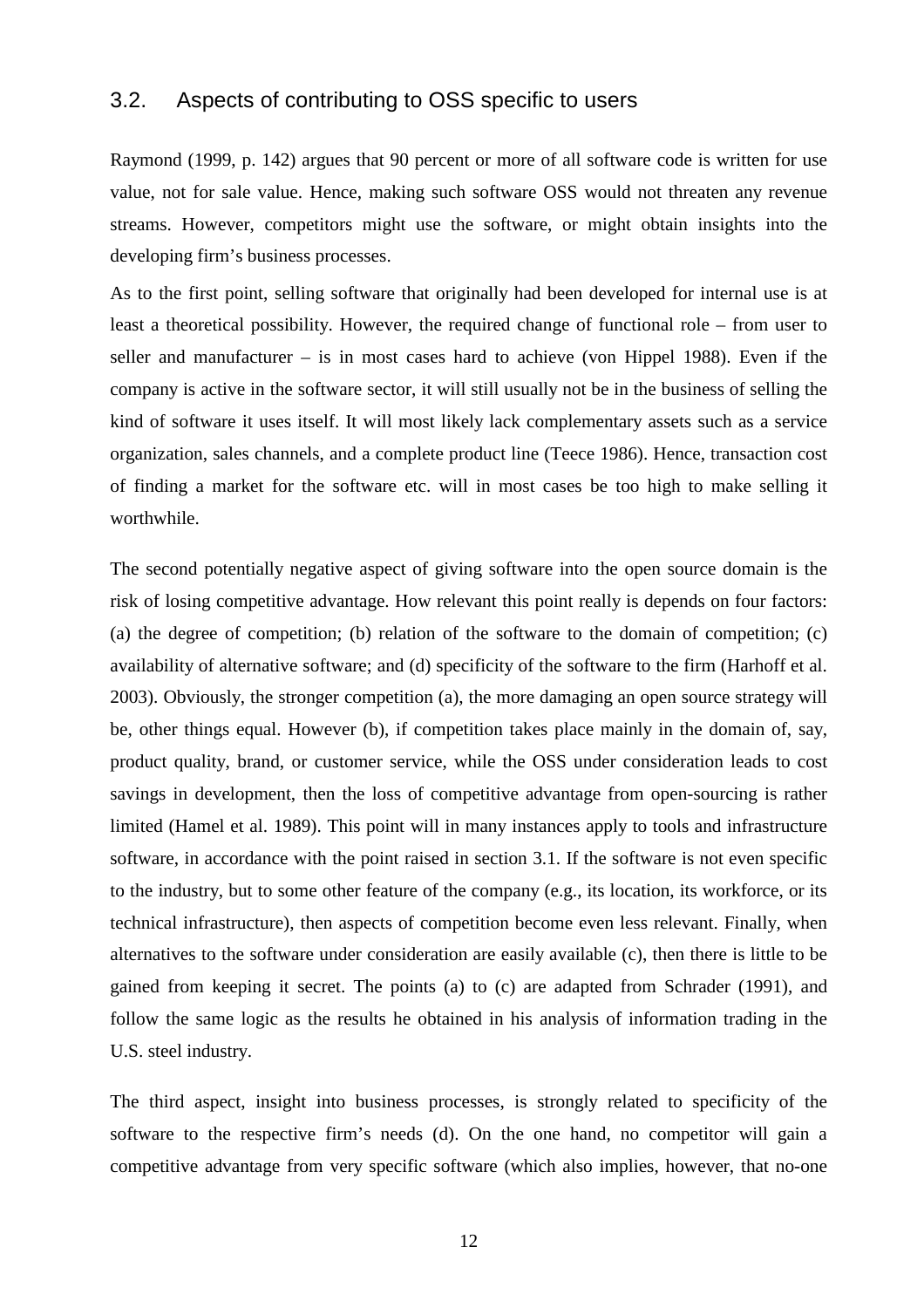will join in the development). On the other hand, competitors, suppliers and customers might learn about the firm's business processes, which usually makes CEOs uncomfortable. However, these fears may be exaggerated (Raymond 1999, pp. 154-155): First, well-written software should be separated in such a way from the data it manages that from the software alone one can not conclude too much about the processes. Second, as for security concerns, the most secure processes are generally considered to be open ones.<sup>23</sup> Furthermore, the nature of the software's firm-specificity matters: as in IT outsourcing decisions (Picot and Maier 1992), idiosyncratic legacy software has to be distinguished from strategically important systems tailored to the firm's needs.

#### 3.3. Aspects of contributing to OSS specific to sellers of complements

The GNOME desktop is a piece of software that runs on GNU/Linux and several other Unix operating systems.<sup>24</sup> The project, started in 1997, was partly a reaction to the widespread criticism that GNU/Linux was not sufficiently user-friendly to reach a wide diffusion. Today, many distributors of GNU/Linux as well as other Unix variants ship their software and/or hardware with GNOME. Among them are the distributors Red Hat, SuSE, and TurboLinux, and also the hardware manufacturers Compaq, IBM, and Sun. For these firms, contributing to GNOME makes sense because they need it as a complement to their (paid) commercial offering. Since they require GNOME to a certain degree customized to their specific needs, free-riding is not fully possible. In addition, especially the pure distributors have to make sure they adhere to the norms of the open source community (Osterloh and Rota 2001), since they depend on it to a much larger degree than hardware sellers. For Ximian, the company that stands at the center of GNOME development, its contributions to GNOME are complementary to its offer of proprietary software, conveniently packaged OSS, and services.

IBM is active in many open source projects. Apart from GNU/Linux, its commitment to the Apache web server is the most prominent one. It was also its first one – the announcement that

<sup>&</sup>lt;sup>23</sup> Of course, when a firm uses software that does have security holes in it, then taking it into the open source domain is risky (Hissam et al. 2001, pp. 37-43). On the other hand, it implies the opportunity that someone with good intentions points out the security flaws and helps fixing them.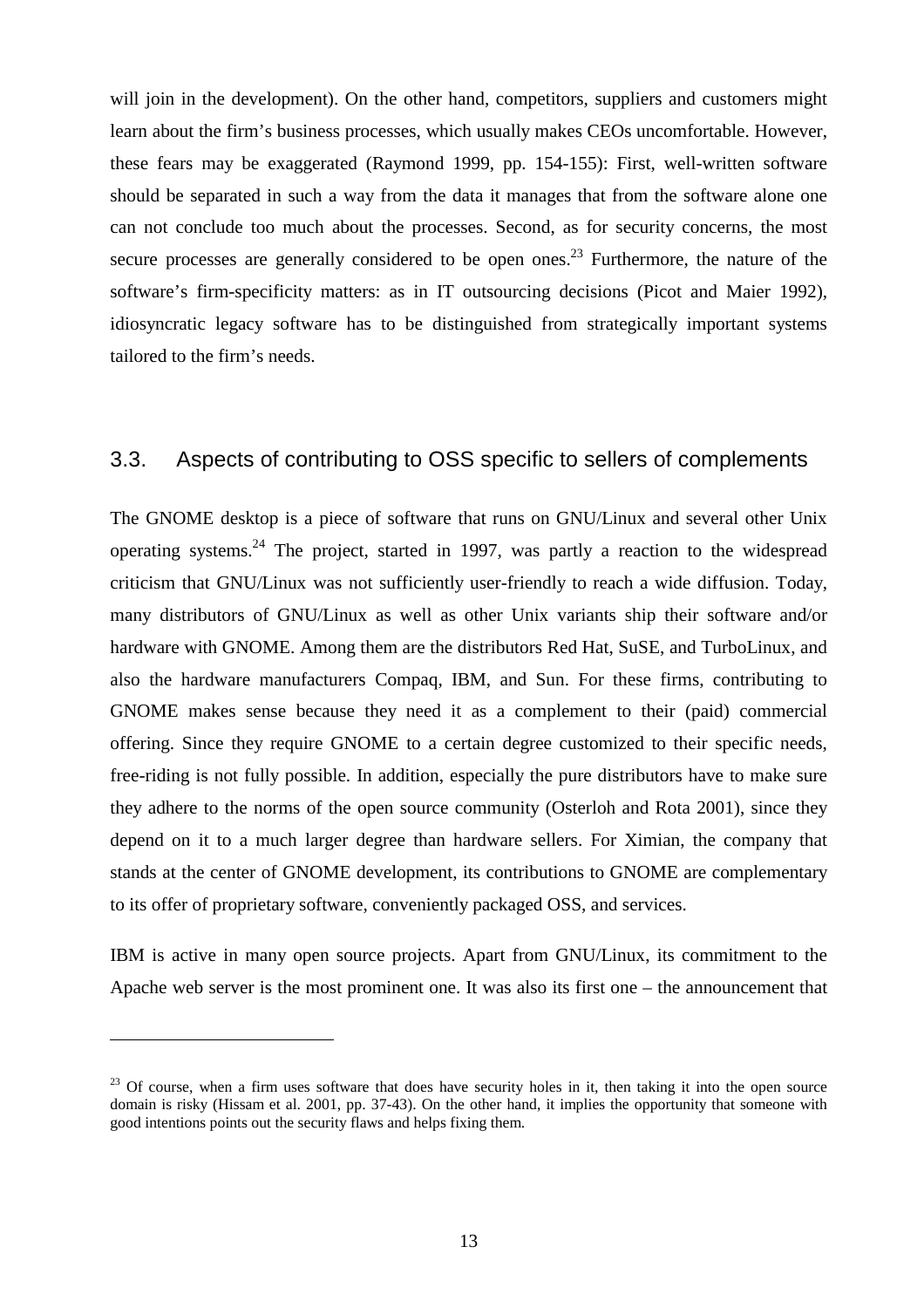IBM would ship the Apache web server together with its WebSphere Application Server, and offer "commercial, enterprise-level support" for it was made in June 1998.<sup>25</sup> The rationale behind the move was that IBM needed a web server to complement its offerings. Since its own web server software had gone down to a market share of less than one percent (Moody 2001, p. 206), it seemed like a natural choice for IBM to switch to the widely adopted, open source alternative Apache, and to support its further development.

Using GNU/Linux in embedded devices such as machine controls has become an attractive option (EDC 2002). A number of dedicated embedded Linux firms are active in this field, e.g., MontaVista, TimeSys, and Sysgo. They typically sell support, customized development, or complementary proprietary tools and applications. For a variety of reasons, they release changes they make to the code, thus collaborating informally in the further development of embedded Linux (Henkel 2003).

The above examples are among a number of business models that are or could be built around OSS (Raymond 1999, Rosenberg 1999, Hecker 1999). Most of them imply that the respective firm develops OSS, while making money selling complements to it. These can be hardware (e.g., in the case of IBM or Sun), proprietary software (e.g., Netscape's server software, CodeWeaver's CrossOver Office), support service (e.g., from IBM or Red Hat), or the distribution service of existing OSS (e.g., Red Hat, SuSE). Effectively, these strategies amount to cross-subsidizing the production and distribution of OSS with the proceeds from the sale of a complement.

The condition for such a strategy to work is that the complement is tied closely enough to the OSS, such that improvements to the latter have the desired positive effect on sales of the former. Obviously, the tie is the closer the more specific the OSS is to the complement. In cases where a certain piece of OSS is bundled with a proprietary offer (e.g., Apache with WebSphere, or GNOME with Sun's Solaris operating system), the contributor benefits from improving the OSS when the proprietary offer has sufficiently large sales figures. On the other hand, when a firm's contribution to OSS is intended to induce adopters to purchase the complement

<sup>&</sup>lt;sup>24</sup> See www.gnome.org/faqs/users-faq/index.html#WHATIS. KDE is an alternative OSS desktop software that also enjoys wide popularity, in particular in Germany and Europe (see, e.g., www.kde.de). I focus on GNOME because there is a commercial firm at the center of its development.

<sup>&</sup>lt;sup>25</sup> See Moody (2001, p. 205-212). IBM's active role is underlined by the fact that four of the 38 members of the Apache Software Foundation are IBM employees (see www.apache.org/foundation/members.html).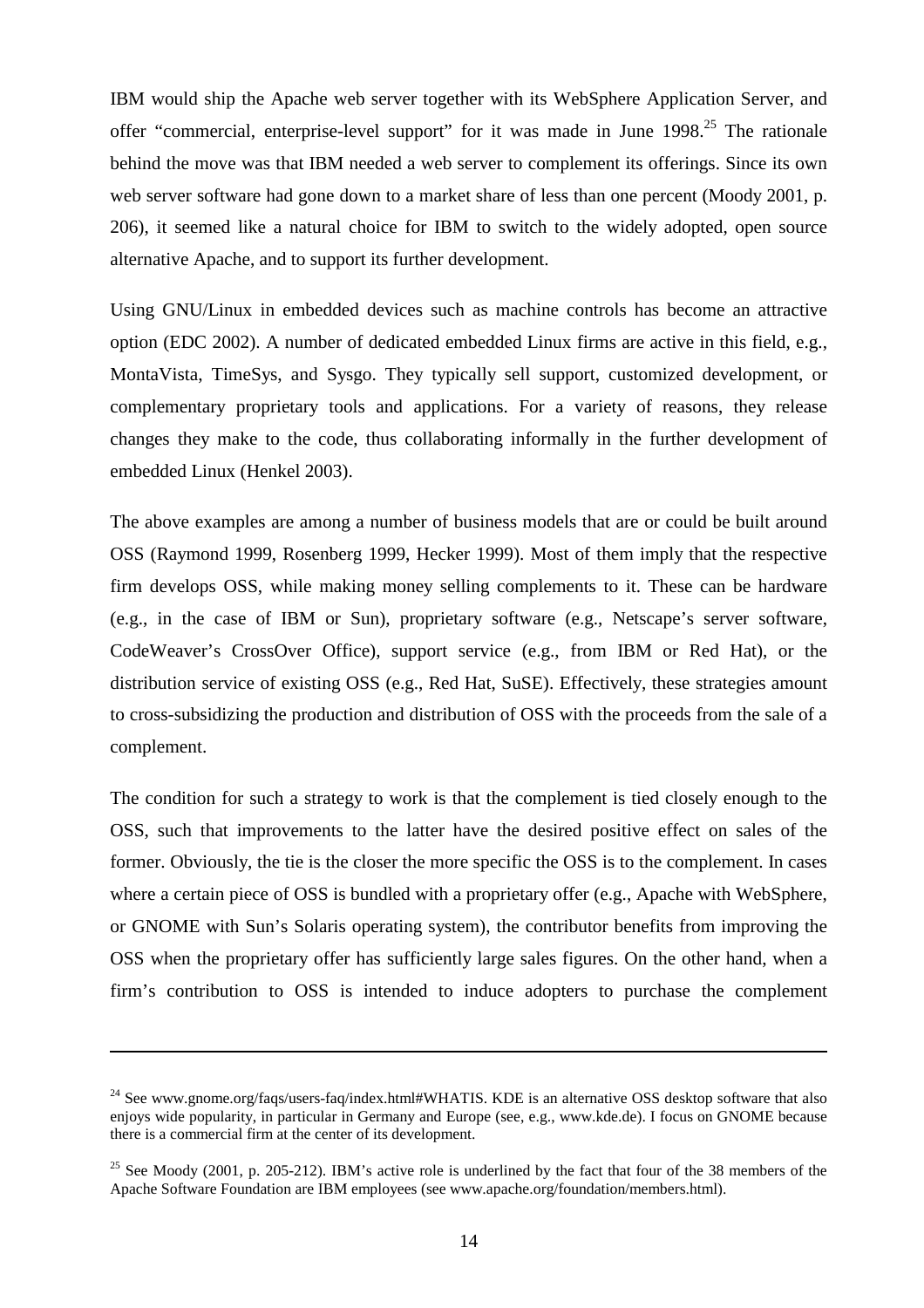separately, care has to be taken that the complement is not provided cheaper or in a better quality by competitors (see Behlendorf 1999).

There is another possible benefit that merits mentioning. The motive to weaken a competitor or to decrease dependency on a supplier (in particular, Microsoft) certainly plays a role for some firms supporting GNU/Linux, as well as for Sun in its decision to release OpenOffice as OSS and to support its further development. Table 1 summarizes benefits and risks of contributing to OSS.

|                          | all contributors                                                                                                                                                                                                           | specific to users                                                                       | specific to sellers of compl.                                                   |
|--------------------------|----------------------------------------------------------------------------------------------------------------------------------------------------------------------------------------------------------------------------|-----------------------------------------------------------------------------------------|---------------------------------------------------------------------------------|
| bene-<br>fits            | improvement by others<br>reduced maintenance cost<br>programming discipline<br>standard setting<br>GPL-ed OSS can be used<br>attraction for programmers<br>reputational gains<br>- technical skills<br>- "good OS citizen" | decreased dependency on<br>proprietary software                                         | increased sales of<br>complementary goods<br>pricing pressure on<br>competitors |
| risks/<br>down-<br>sides | loss of intellectual<br>property<br>cost of maintaining OS<br>project (for maintainer)<br>forking                                                                                                                          | loss of competitive<br>advantage<br>insights for competitors into<br>business processes | loss of sales opportunities                                                     |

**Table 1:** Possible benefits and risks for commercial firms of contributing to OSS

### **4. Case Studies**

Benefits that commercial firms derive from contributing to OSS are the focus of this article, and in particular those benefits that relate to improvement of the respective software by other parties. For this reason, the following case studies look at software that firms had developed for internal use, and then made open source. While cases in which contributions to OSS are made in order to promote sales of a complement are more frequent, the possible benefit of joint development is more clearly visible when the contributor is solely a user of the software.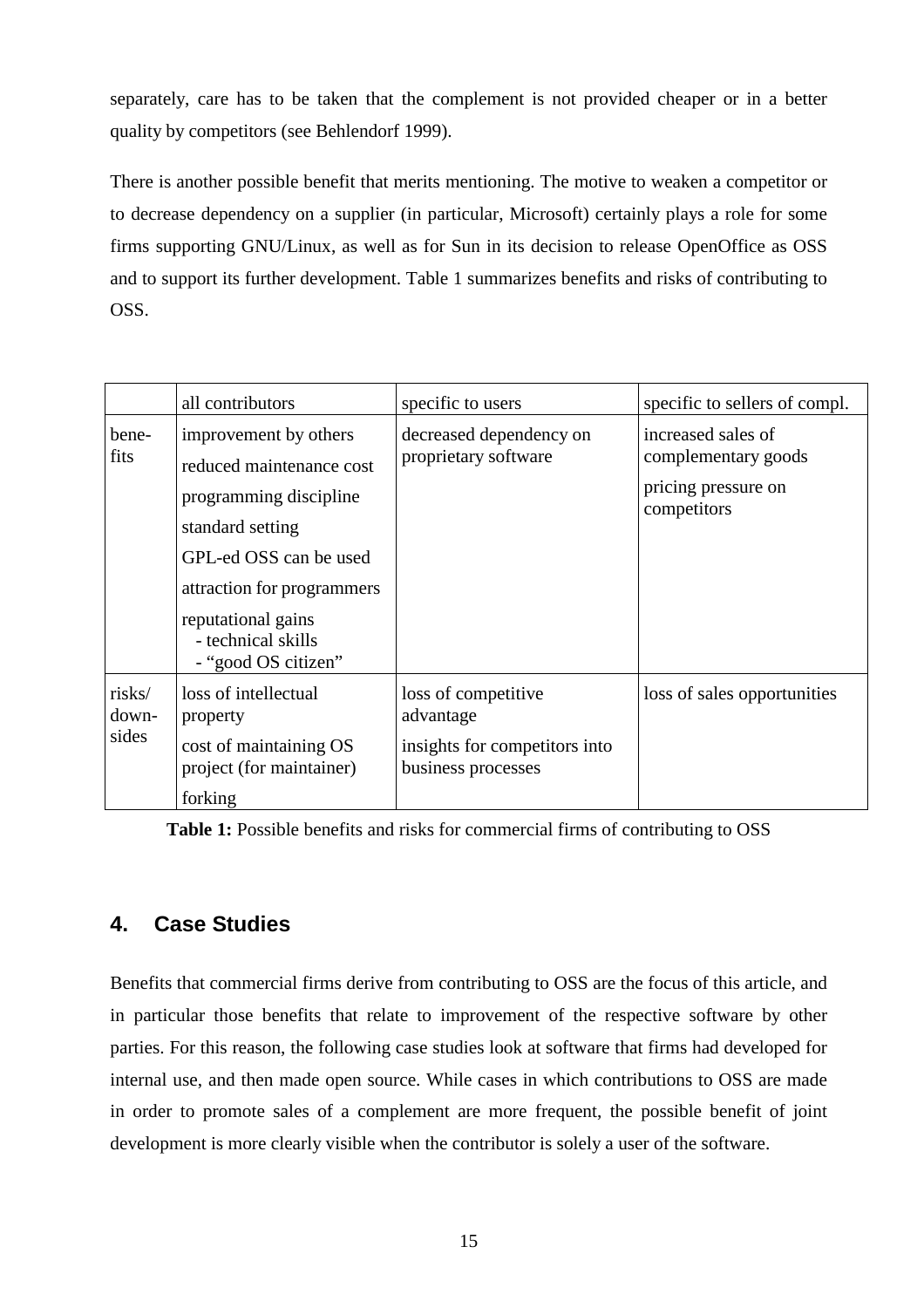## 4.1. CEPS – Cisco Enterprise Print System<sup>26</sup>

CEPS is software for the management of large printer networks. It has been developed at Cisco Systems Inc. for internal use, and is described on the web site as "a collection of tools and utilities designed to work together to create a highly scalable, robust printing environment for a medium to large corporation." Two programmers inside Cisco advocated the release of CEPS as OSS. They checked with management and the legal department, and the release was authorized. Finally, in 1997, one of the programmers offered it for download on his private website. However, even though the move had received management's blessing, the programmer got upset mails from other managers in the following days, for whom it was "completely unthinkable to take software outside" and to "give away" the company's intellectual property. Still, CEPS remained OSS. The project is hosted by the widely used OSS repository Sourceforge.net since March 2000. CEPS is licensed under the GPL.

It was never intended to sell the software, and neither was this a viable option at any time. Hence, Cisco did not lose sales value by turning CEPS into OSS. A loss of competitive edge vis-à-vis a competitor could also safely be excluded. First, CEPS is typical infrastructure software that does not contribute to a firm's differentiation. Second, the software is not even specific to Cisco's industry, but to its printer network environment. Initially, a certain risk was perceived that Cisco might be held liable for damages that a possible malfunctioning of CEPS might cause other adopters. However, the GPL clearly excludes this type of liability.<sup>27</sup>

Hence, there were nearly no downsides of releasing CEPS as OSS, apart from the programmers' opportunity cost. On the other hand, the benefit of external development support was limited. The mailing list shows a relatively low level of activity, with a total of 214 messages over 39 months, and 26 messages in the first three months of  $2003<sup>28</sup>$ . The maintainer does receive emails from companies interested in CEPS "every couple of months". A few have

<sup>&</sup>lt;sup>26</sup> The study of this example has been instigated by its mentioning by Raymond (1999, pp. 157-159). It draws upon interviews with Damian Ivereigh and Ben Woodard in June 2002 (both from Cisco), to whom I am very grateful, and an analysis of the web site at ceps.sourceforge.net. Quotes, unless otherwise stated, are taken from interviews with Damian Ivereigh.

 $^{27}$  See Metzger and Jaeger (2001) and www.gnu.org/licenses/gpl.html.

<sup>&</sup>lt;sup>28</sup> See sourceforge.net/mailarchive/forum.php?forum\_id=6805.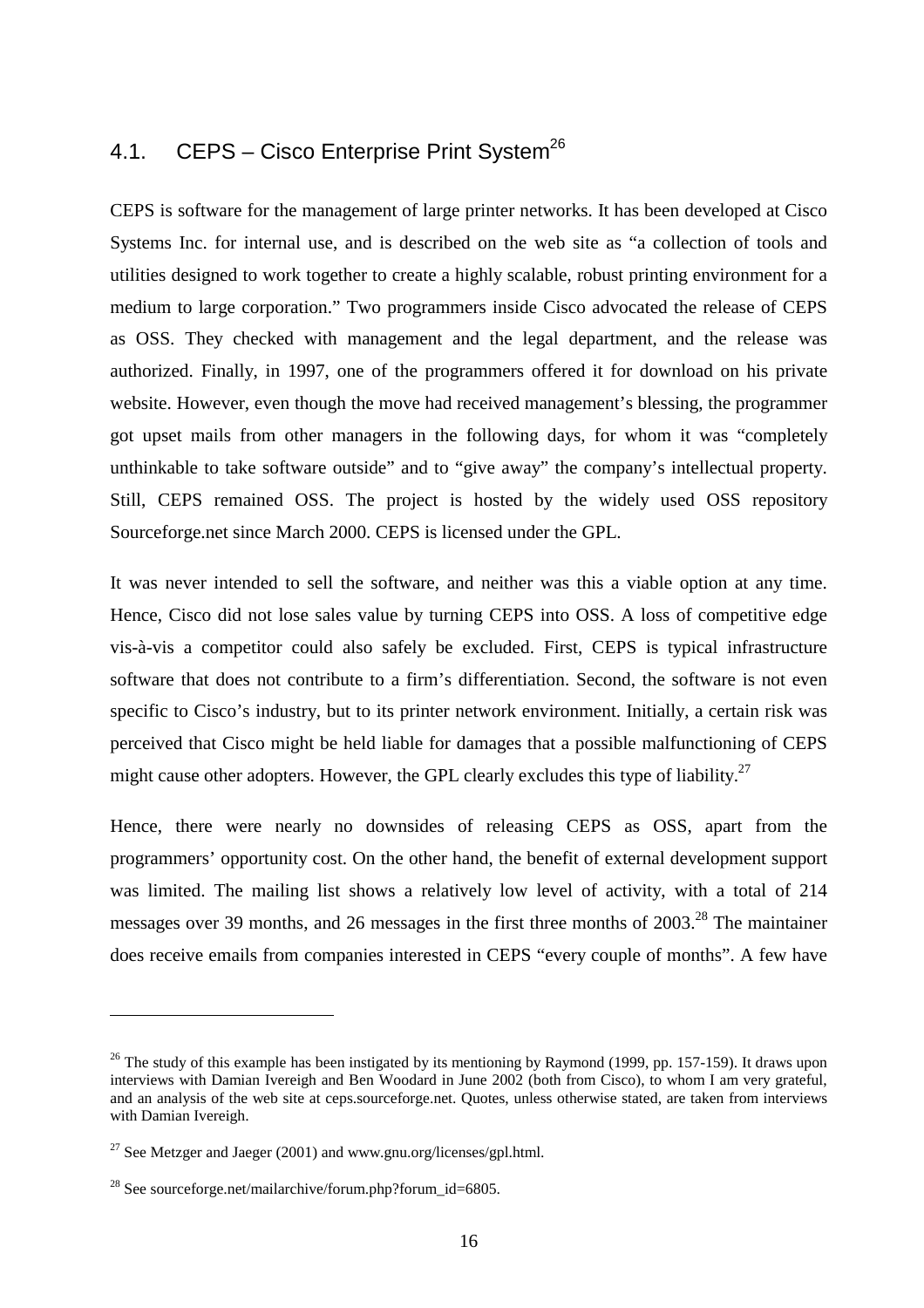tried to install CEPS, and at least two companies adopted it. Contributions to the code base from outside Cisco are relatively rare. Those that do come are from other companies, not from the prototypical open source hobby developer. It seems, though, as if activity around CEPS has picked up since the time of the interviews: the CVS (concurrent version system), a commonly used tool in open source development, shows a relatively high level of activity since September 2002, with 334 messages in nine months.

Still, even though the maintainer found outside contributions helpful, the external side of CEPS has been a somewhat limited success. One reason for this certainly was that "CEPS fills a very specific niche and there may not be other people who have the same niche to be filled." Another likely reason is that, initially, the documentation was not very elaborate, so that "it is really hard to install". Documentation, web site, and installation procedure were improved around the end of 2002. Hope is that the re-launch will re-invigorate the external community.

Internally, however, the move of CEPS to open source is considered a big success by its maintainers. The fact that CEPS is OSS works as a commitment vis-à-vis suppliers of related software, who could be convinced more easily to make their source code available to Cisco. Since developers value the availability of source code very highly<sup>29</sup>, this was an important, even though unexpected, benefit of going open source. Another indication that the move to open source was also more generally considered a success is that by now a formal process within Cisco has been established for releasing software as OSS.

## 4.2. Openadaptor<sup>30</sup>

 $\overline{a}$ 

The software openadaptor has been developed internally at the investment bank Dresdner Kleinwort Wasserstein (DrKW) in London. It offers "an infrastructure for expediting the

 $29$  In the words of one of the maintainers, when using OSS, it is possible for developers to guarantee "we will get it working", "we know we can do it". A colleague is working on interfaces between Windows 2000 and CEPS. "The amount of work required is two to three times as much as for an equivalent open source environment. One can't trace into libraries [...] runs against a black wall when debugging under Win 2000."

<sup>&</sup>lt;sup>30</sup> This case study is based on an interview with Steve Howe from Dresdner Kleinwort Wasserstein, one of the maintainers of openadaptor, to whom I am very grateful (2002/08/28; unless stated otherwise, quotes are taken from this interview); an analysis of the web site www.openadaptor.org; a presentation given by Dresdner Kleinwort Wasserstein at the O'Reilly Open Source Convention in San Diego, 2001/07/26 (www.openadaptor.org/docs/oreilly\_strategy\_talk.ppt); and the project's description on Collab.net's web site (www.collab.net/media/pdfs/drkw\_success.pdf).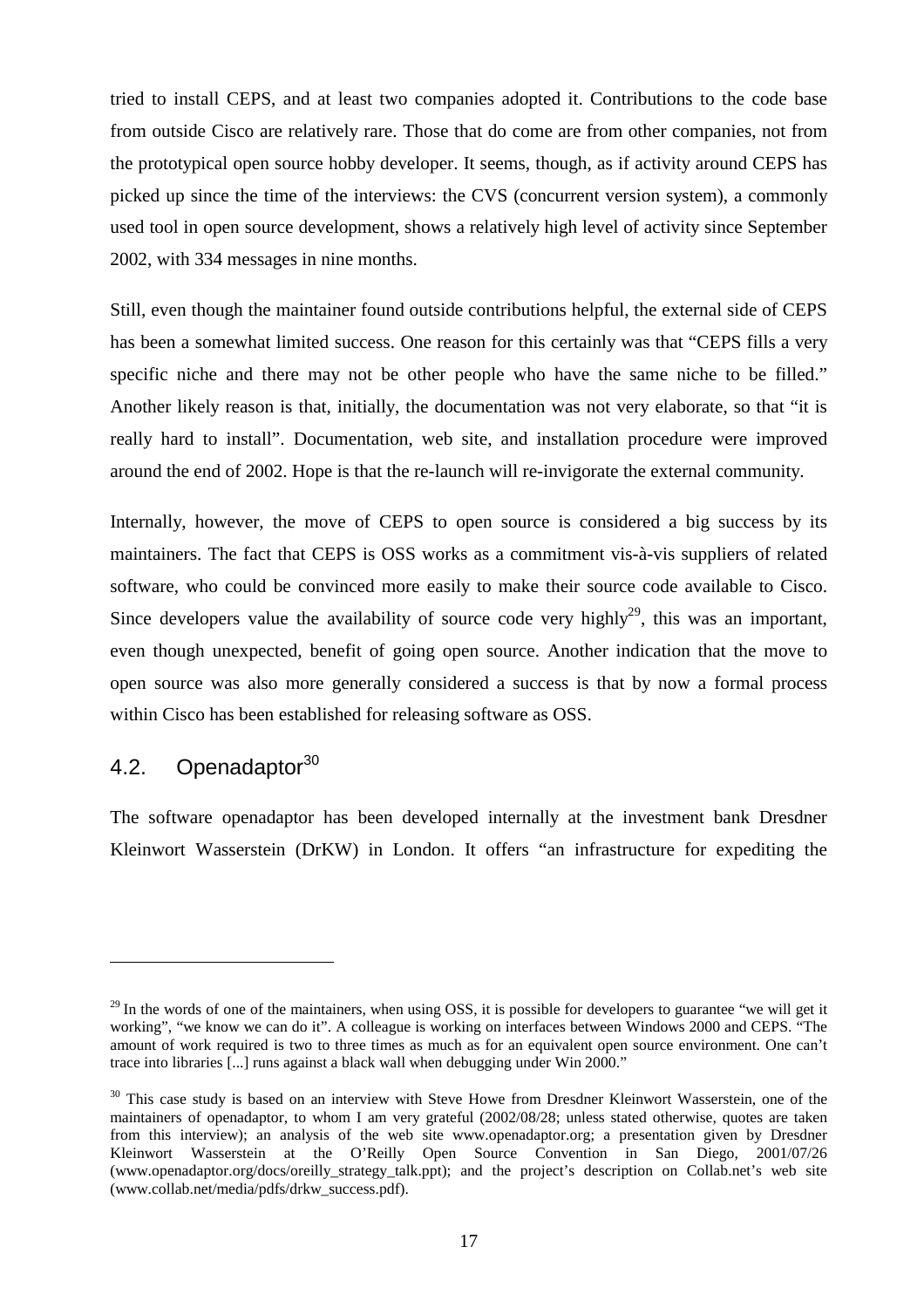connection of disparate e-business systems."<sup>31</sup> DrKW, as other banks, uses a wide array of software systems dedicated to different tasks. Among them are systems which price equities or derivatives; others amalgamate information from the various trading systems and business lines; and finally, there is the settlement system. Openadaptor interconnects these different IT systems, internally as well as to customers.

DrKW released the software as OSS in January 2001, under a license similar to a BSD license. The initiative came from two programmers, who argued the release would serve as an advert for DrKW. The company had been to some degree familiar with the open source process, since openadaptor had followed open source practice even before it was officially released as OSS: "We shipped source code to our customers all along, inviting them to fix bugs and contribute enhancements, and they did."<sup>32</sup> In early 2002, the copyright and related IP rights were donated to "The Software Conservancy", a non-profit organization to support OSS.<sup>33</sup> Adoption by other banks was considerable. "Definitely at least ten" have adopted it, among them Deutsche Bank and JP Morgan, and "about another 20" have likely done so.

Selling of the software was never envisioned: "[There is] no threatened revenue stream [...] We aren't primarily a technology company."<sup>34</sup> Furthermore, the competitive effect from others' use of openadaptor was considered less important than the benefits from open-sourcing it: "We knew we were helping our competition as well, but we didn't mind that since we were improving the lot of everyone involved, including our customers and ourselves.<sup>35</sup> And even though openadaptor is considered high quality software, all competitors to DrKW are basically using similar packages. Hence, it gave only very limited competitive advantage to keep it proprietary. The maintainer put it this way: "If everyone is doing the same sort of development work in the City, and obviously within New York and Tokio, then why not pool it, because it makes very little sense to waste time and effort on doing something which is basically bread and butter for most banks."

 $31$  See www.collab.net/media/pdfs/drkw\_success.pdf.

 $32$  See www.collab.net/media/pdfs/drkw\_success.pdf.

 $33$  See www.collab.net/news/press/2002/softwareconservancy.html.

<sup>34</sup> See www.openadaptor.org/docs/oreilly\_strategy\_talk.ppt.

<sup>&</sup>lt;sup>35</sup> See www.collab.net/media/pdfs/drkw\_success.pdf.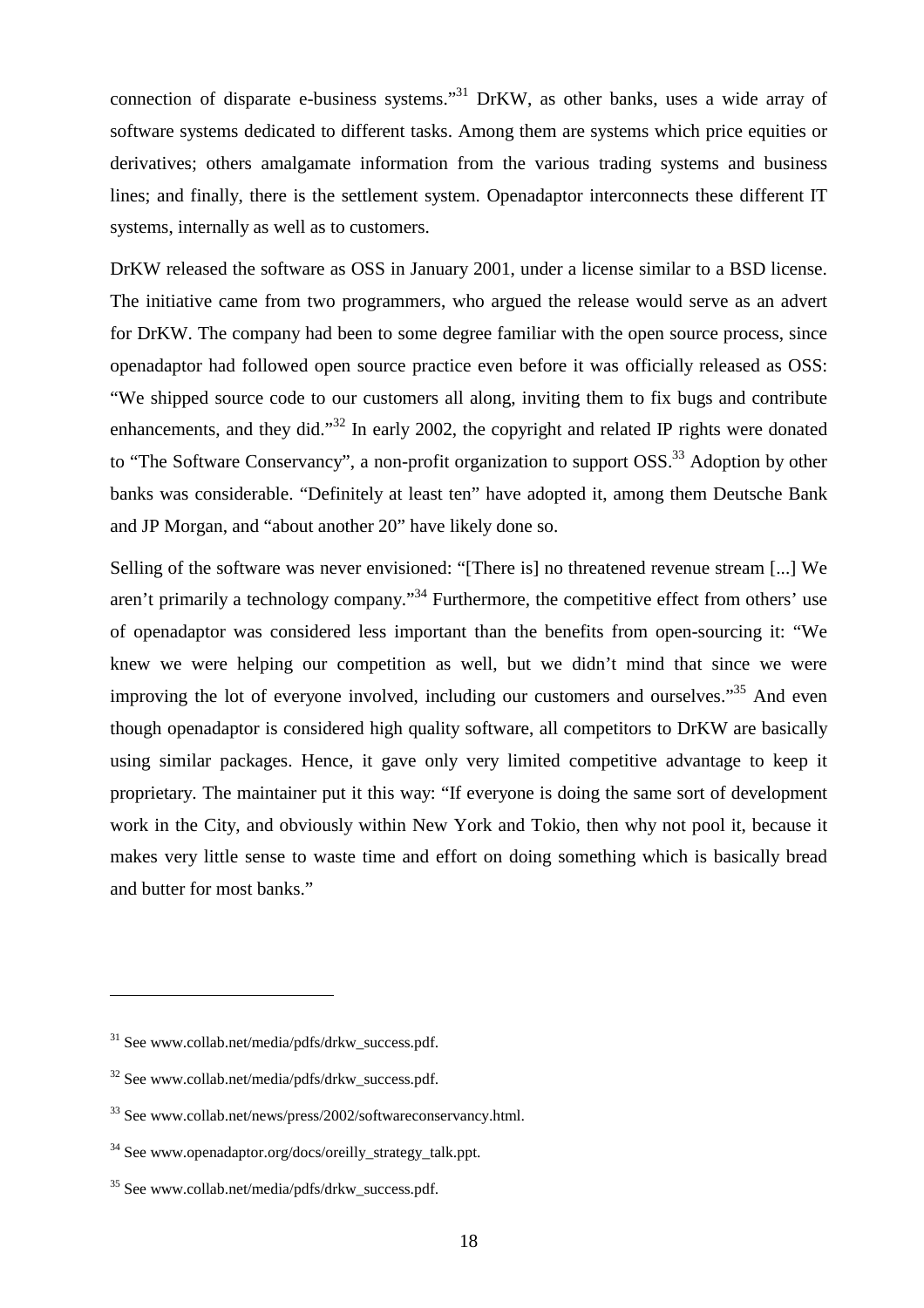Outside contributions to the development of openadaptor are frequent. Between January 2001 and August 2002, about 100 bugs have been reported; roughly 100 more have been reported and identified within the code; and about 10 to 20 have been reported and fixed. In addition, there have been 20 to 30 cases where people made improvements to satisfy their own specific needs, and returned them back to the openadaptor foundation. While these numbers appear small compared to those of popular projects such as GNU/Linux, one has to bear in mind that openadaptor is, for obvious reasons, much less widely deployed. The prototypical hobby programmer who contributes to popular projects is unlikely to work on openadaptor, because he or she can not *use* the software (which is an important motivator, see Lakhani et al., 2002). Instead, the majority of contributors work for either banks or enterprise integration consultancies.

Interestingly, the standard opinion that intellectual property must not be given away does not only concern the initiator of the OSS, but also the contributors. Usually, banks in the UK are automatically assigned the copyright to all the code their employees write, whether they do it in their spare time or at work. For that reason, openadaptor receives "a lot of anonymous contributions."

DrKW benefited also from wider adoption of openadaptor because of network effects. The software not only links different internal systems, but also systems between different companies. A wider adoption of openadaptor, driven by the fact that it is open source and available for free (see Figure 1), benefits all firms that employ the software, and in particular DrKW. This was rather important in early 2001 because of the uptake of electronic commerce and electronic trading.

In addition to the above more general benefits, two other ones were relevant for DrKW. In late 2000, "it was very difficult to employ competent developers, because everybody was interested in joining start-ups and getting their share options." Turning openadaptor into open source "acted as a kind of advert [...] we are a bank but we do really cool stuff [...]" The strategy succeeded, and DrKW received considerable positive headlines. The second benefit relates to security. Customers as well as competitors in a sensitive field such as investment banking need to trust the software they are using. It has to be clear and verifiable that there are no backdoors, and that no sensitive information is passed on to the originator of the software. Open source software is obviously ideally suited for this purpose.

Operationally, the project seems very well done, with a professional looking web site. The DrKW developers use email addresses "...@openadaptor.org", which certainly helps to create a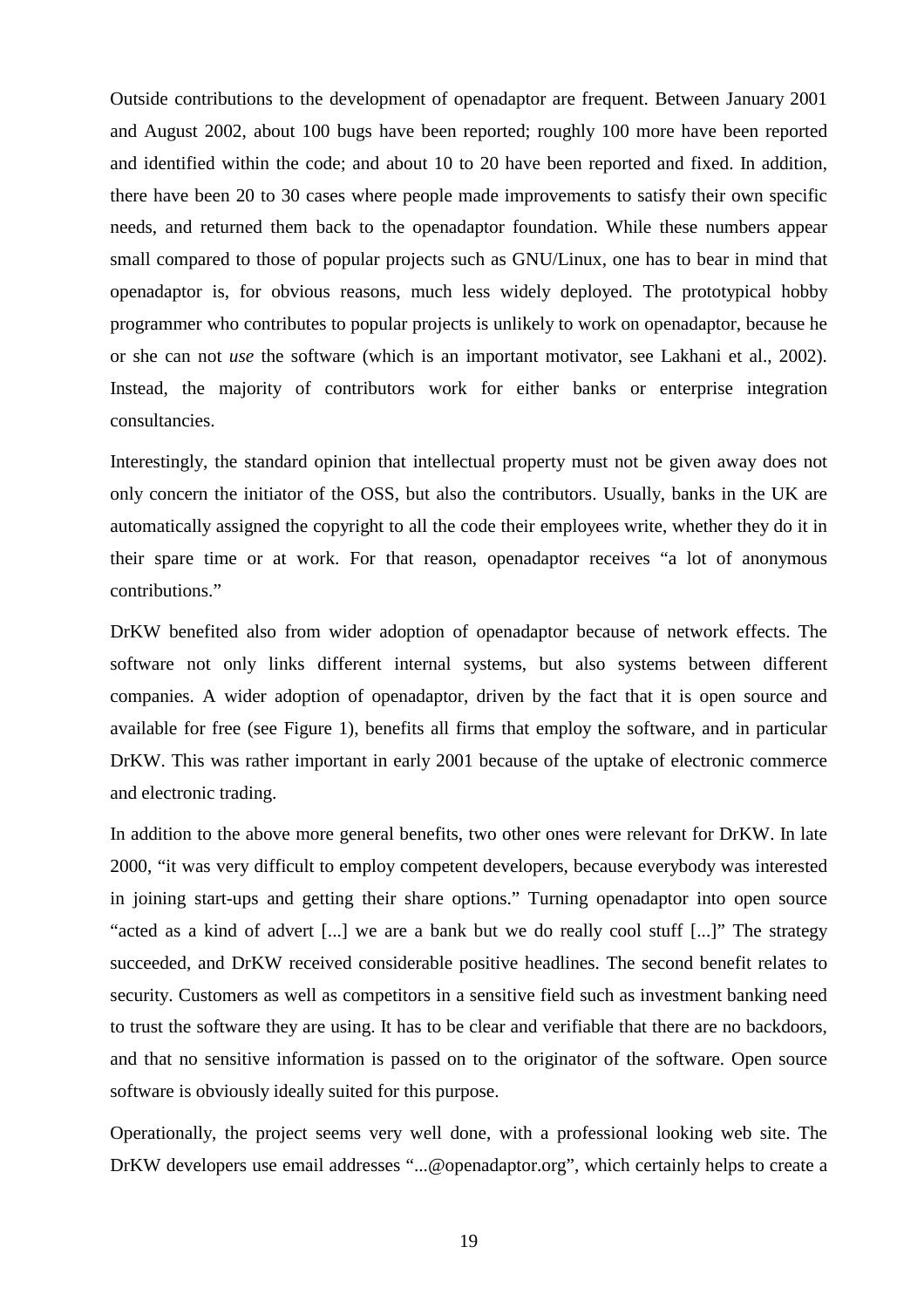less competitive atmosphere. Despite the already high degree of professionalism, the maintainer still saw room for improvement in aspects such as documentation ("if people could use it more easily, then they could contribute more easily"), and did update the documentation in late 2002.

#### 4.3. Flood

Flood is a tool for web site testing, more precisely, a profile-driven HTTP load tester. It was released into the open source domain by eBuilt, Inc. in mid 2001 and has subsequently become a project of the Apache Software Foundation.<sup>36</sup> As such, it is licensed under the Apache license, a BSD-type license. Flood contains about 5000 lines of code, mostly written in C, and employees at eBuilt spent around five man-months developing it. Hence, compared to the two cases presented above, Flood is a relatively small project. It is used in-house by eBuilt to performance test their own projects.

Flood was planned to be an open source project from the outset, since eBuilt realized it would not make money off the tool by selling it. In contrast to the cases of CEPS and openadaptor discussed above, for Flood there was no initiative by programmers required to release it as OSS. The management's attitude was not characterized by the default position "we don't give away our IP", but was instead very much open towards OSS. This is understandable, given the culture of eBuilt as a young (founded in 1999) and comparably small company (around 100 employees) with a strong focus on technology.<sup>37</sup>

Community contributions to Flood since it has been made OSS include patches that make it work on Microsoft's Win32 architecture, and several other patches. With 90 messages in the developer mailing list in the month of September 2002, the project can be considered relatively active. Hence, eBuilt does benefit from community contributions, and the loss of competitive advantage is most likely small.

<sup>&</sup>lt;sup>36</sup> See httpd.apache.org/test/flood/. I am indebted to Justin Erenkrantz of the Apache Foundation for details on Flood.

<sup>37</sup> See www.ebuilt.com/who/who.html.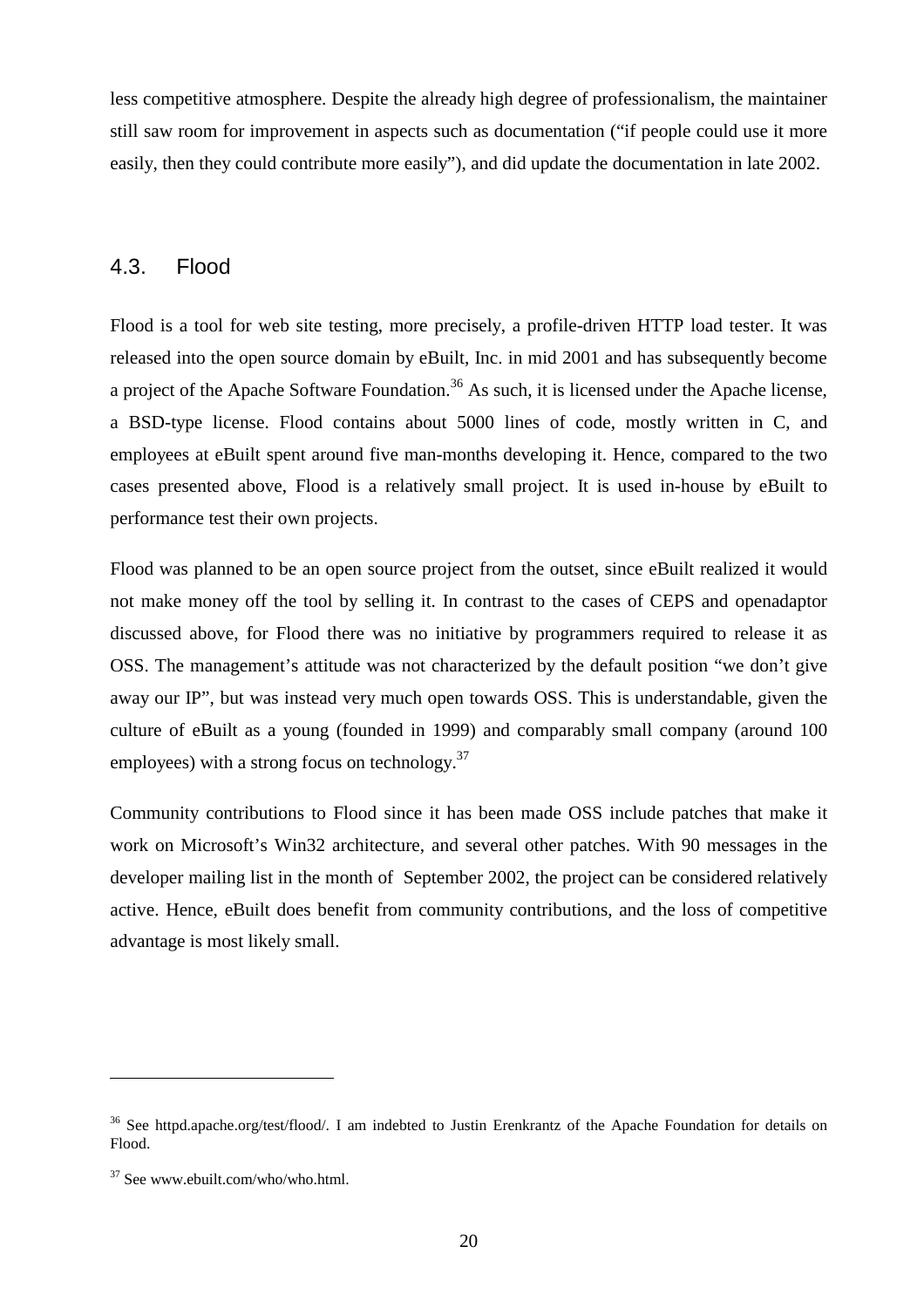#### **5. Summary and Discussion**

In this paper, the reasons why commercial firms would contribute to OSS have been analyzed. The most interesting one is the prospect of collaborative development jointly with other firms or individuals. In addition, several other potential benefits have been identified: reduced maintenance cost, the possibility to set a standard, reputational gains (for technical skills as well as for being a "good citizen" in the open source community), increased job attractiveness for programmers, the possibility to use GPL-ed software for one's own developments, pricing pressure on competitors, and the chance to increase sales of complements to the respective OSS.

In deciding if to contribute to OSS or not, a firm must weigh the above benefits against the potential downsides (which mainly apply to firms that release their own software as OSS, as opposed to contributing patches to an existing OSS): a loss of intellectual property, the risk of forking, the cost of maintaining the open source project, a potential loss of competitive advantage or sales opportunities, and possible insights for competitors into business processes.

The case studies presented, in particular that of openadaptor, showed that open source projects started by commercial firms, and of interest only to other firms, not to hobbyists, can be successful. There are several levers by which the originator of such an open source project can actively influence its success. First, OSS is more attractive for potential adopters if the software is well structured and documented, the project's web site up-to-date, and the maintainer responsive to requests. The example of CEPS showed that simply offering the software for download, in particular complex software, misses out on some of the potential benefits of opensourcing. Second, it is helpful when the originator and maintainer of an open source projects commits to neutrality. The move of transferring the rights to openadaptor to a non-profit organization was certainly reassuring for DrKW's competitors. Third, reputational benefits, as well as diffusion, can be considerably increased by marketing efforts.

A final learning is that firms should rethink the habit of keeping private as much of their IP as possible – giving it into the open source domain may be more profitable, despite the unusually weak protection of intellectual property. That this need not be disadvantageous for innovation was demonstrated by Allen (1983), in a field far remote from software. He describes a phenomenon he calls "collective invention" in the nineteenth-century English iron industry. During 1850-1875, two important attributes of iron furnaces were subject to steady improvement. Allen found that in many cases innovators publicly revealed data on their furnace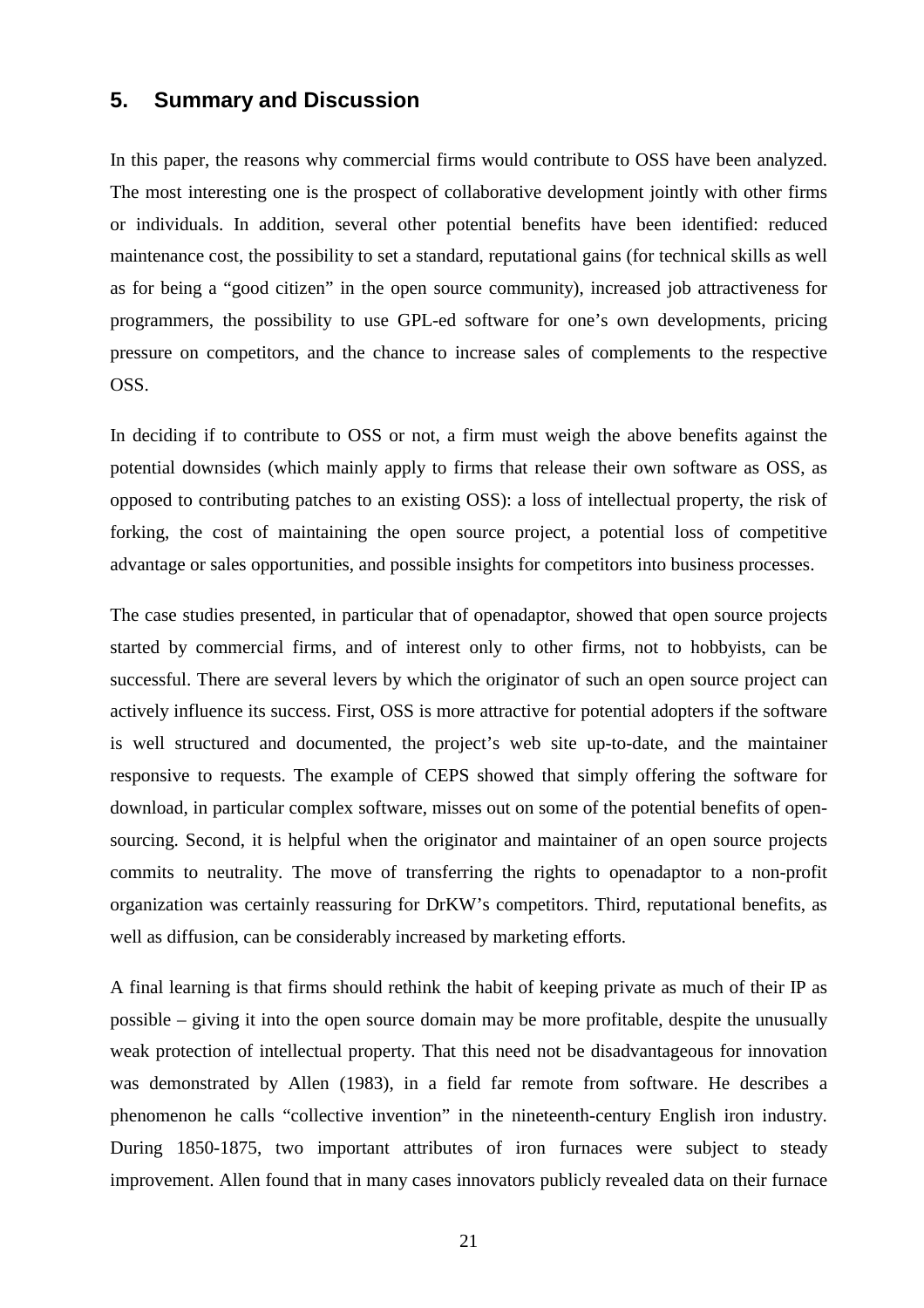design and performance in meetings of professional societies and in published material. The explanations he offers for this pattern of behavior are quite similar to those proposed here for contributions by commercial firms to OSS.

The regime of weak IP protection described by Allen proved extremely beneficial for the firms involved. A similar regime is, in the area of software, institutionalized by open source licenses. This is true in particular for the GNU General Public License (GPL), which goes farthest in restricting commercial exploitation of OSS and might, for this very reason, boost innovation (Asay 2002). Also results by Bessen and Maskin (2000) suggest that, under such a regime of collective invention, firms active in certain fields of software might fare collectively better than with strong IP protection. The authors argue that innovation in software is "sequential", that is, every innovator builds upon earlier innovations by others. Their model analysis shows that a regime of very strong intellectual property protection (i.e., software patents) actually stifles innovation, leading to a reduction in social welfare. If the value of innovation is large compared to its cost, then patent protection is also detrimental to the firms involved

A firm that releases proprietary software as OSS is free to choose the license. Lerner and Tirole (2002b) conjecture that in this case restrictive licenses, in particular the GPL, are more likely to be chosen. Otherwise, they argue, it might not be possible for firms to attract open source developers. The projects presented here, of which only one is licensed under the GPL, suggest a different reasoning. First, "community appeal", as stressed by Lerner and Tirole, does not really matter for the type of projects analyzed here, since most contributors do not come from the typical open source community. Second, path dependence and culture may play a strong role: for example, the main developer of Flood is a member of the Apache foundation, which could well explain Flood's licensing under the Apache license. Third, the GPL might indeed be attractive for firms, but for a different reason, namely, because it blocks competitors from commercializing the software. How important the latter argument is depends on the role of the releasing firm – users of the software will typically object less to a commercialization by others than sellers of complements (Harhoff et al. 2003). These issues certainly merit further investigation.

To summarize, the analysis in this article has shown that OSS is not confined to hobby programmers. Commercial firms such as IBM or Sun contribute to open source projects in order to promote sales of complements. Furthermore, firms who are users of a certain piece of software may find it profitable to release it into the open source domain, and may indeed receive outside development support from other firms, in particular their competitors. Hence, an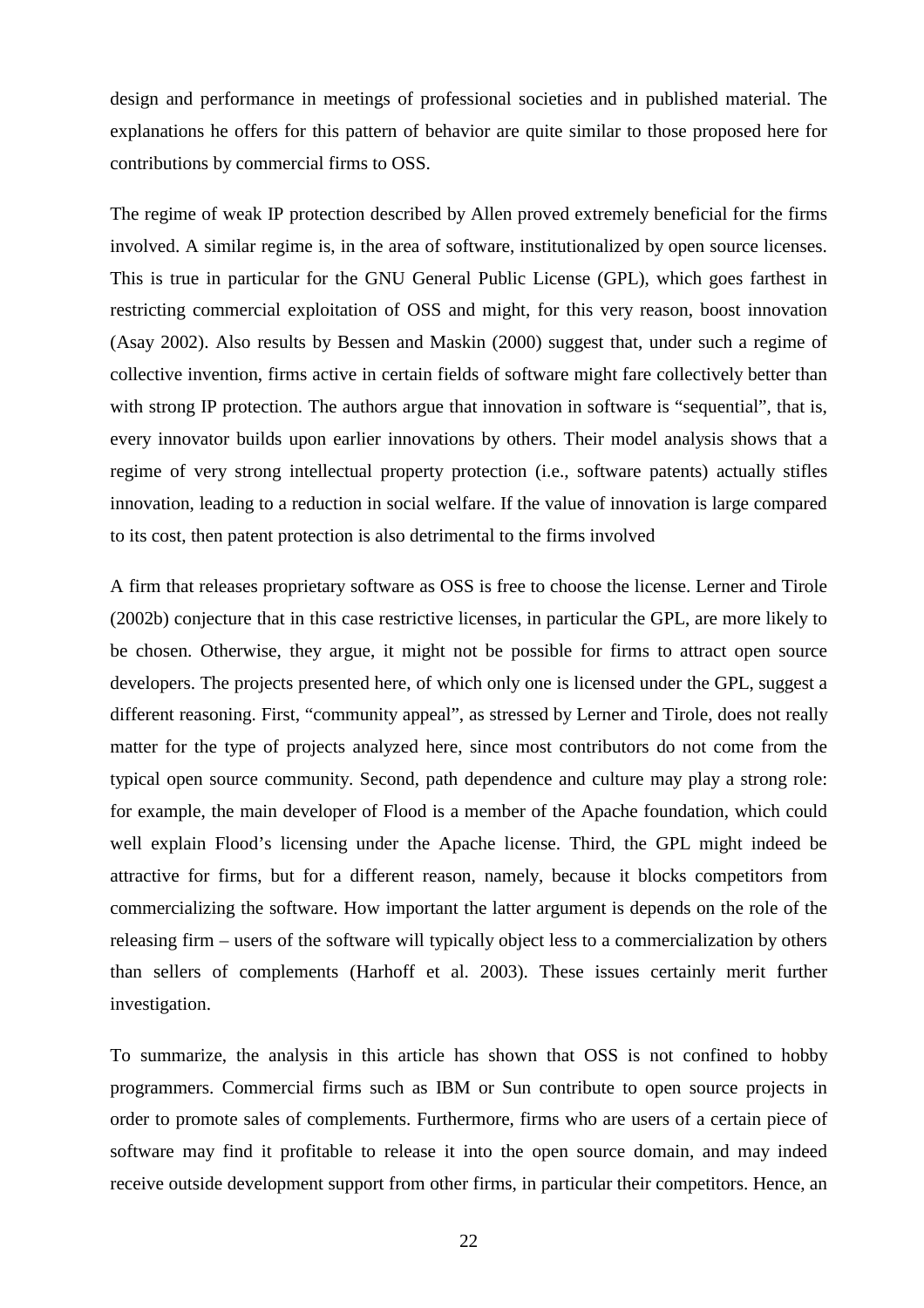"open source community" is not necessarily a community of hobby programmers – it may well be made up of investment banks.

## **References<sup>38</sup>**

 $\overline{a}$ 

Achtenhagen, L.; Müller-Lietzkow, J.; zu Knyphausen-Aufseß, D. (2003): "Das Open Source-Dilemma: Open Source-Software-Entwicklung zwischen organisatorischer Optimierung und notwendiger Kommerzialisierung." In: Zeitschrift für betriebswirtschaftliche Forschung, 55.

Allen, R. C. (1983): "Collective Invention." In: Journal of Economic Behaviour and Organization, 4, pp. 1-24.

Asay, M. (2002): "A Funny Thing Happened on the Way to the Market: Linux, the General Public License, and a New Model for Software Innovation." Discussion paper, Stanford Law School. URL: www.linuxdevices.com/files/misc/asay-paper.pdf.

Behlendorf, B. (1999): "Open Source as a Business Strategy." In: C. DiBona, S. Ockman, M. Stone, Open Sources - Voices from the Open Source Revolution. Cambridge MA et al: O'Reilly, pp. 149-170.

Bessen, J.; Maskin, E. (2000): "Sequential Innovation, Patents, and Imitation." Working paper 00-01, MIT, Cambridge, MA. URL: www.ftc.gov/os/comments/intelpropertycomments/ jimbessenericmaskin.pdf.

Dempsey, B. J.; Weiss, D.; Jones, P.; Greenberg, J. (1999): "A Quantitative Profile of a Community of Open Source Linux Developers." In: SILS Tech. Rep. TR-1999-05, School of Information and Library Science, University of North Carolina at Chapel Hill. URL: ils.unc.edu/ils/research/reports/TR-1999-05.pdf.

Dinkelacker, J.; Garg, P. K.; Miller, R.; Nelson, D. (2001): "Progressive Open Source." Hewlett Packard Laboratories, Palo Alto, CA. URL: home.earthlink.net/~gargp/data/progressive.pdf.

<sup>&</sup>lt;sup>38</sup> All internet sources were checked and found available in May 2003, unless noted otherwise.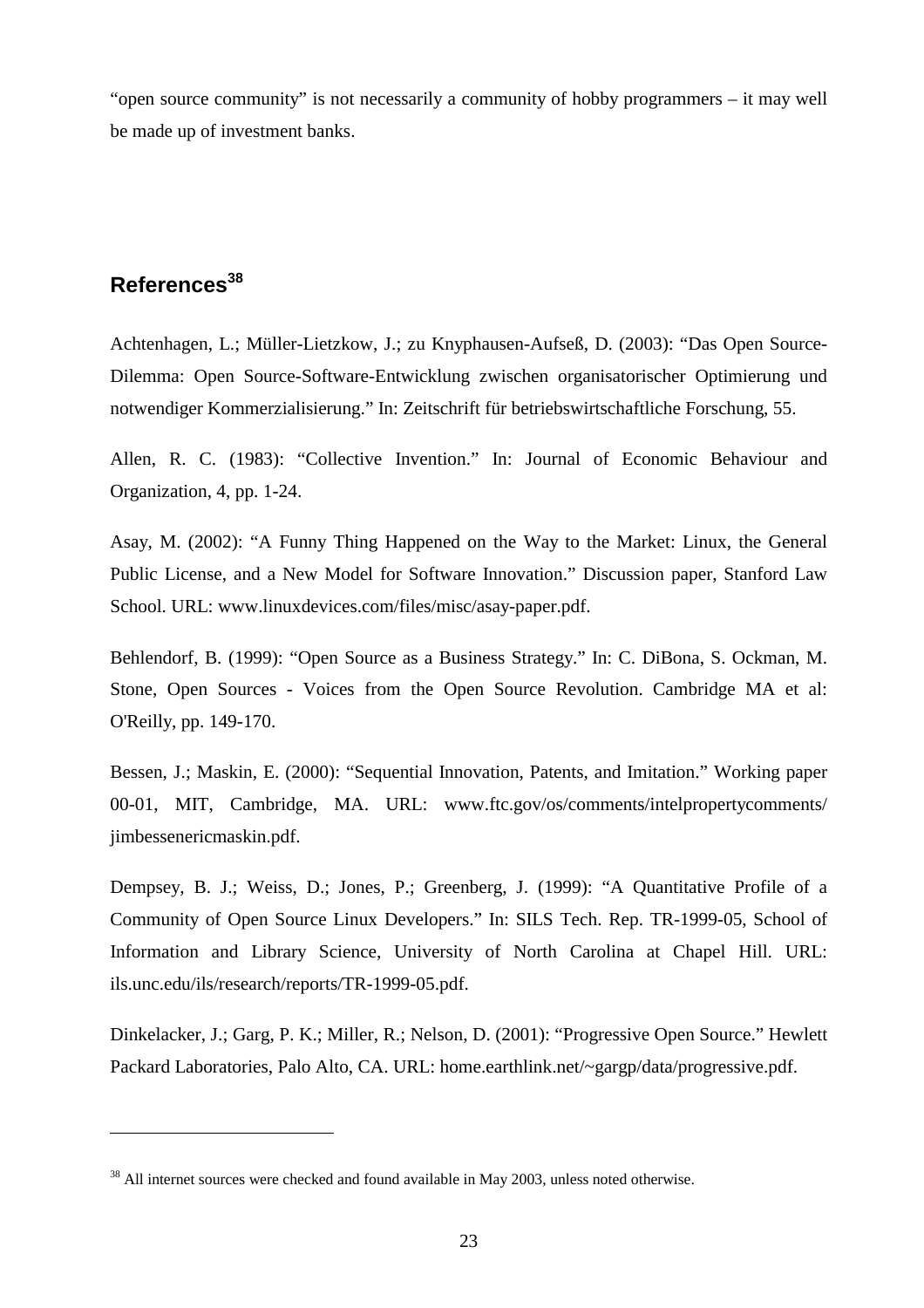Economides, N. (1996): "Network Externalities, Complementarities, and Invitations to Enter." In: European Journal of Political Economy, 12, pp. 211-232.

EDC (2002): "Embedded Systems Developer Survey Vol. 2." Evans Data Corporation, Santa Cruz, CA. URL: www.evansdata.com/embeddedTOC\_02-2\_xmp2.htm (accessed 2002/11/29).

Feller, J.; Fitzgerald, B. (2000): "A Framework Analysis of the Open Source Software Development Paradigm." Proceedings of the 21st International Conference in Information Systems, pp. 58-69.

Franck, E.; Jungwirth, C. (2003): "Open versus Closed Source." In: Zeitschrift für Betriebswirtschaft, forthcoming.

Franck, E.; Jungwirth, C. (2002): "Die Governance von Open-Source-Projekten." University of Zürich. URL: www.unizh.ch/ifbf/webFuehrung/Dokumente/WorkingPaper/ FranckJungwirthGovernanceofOpenSourceWP9.pdf.

Franke, N.; von Hippel, E. (2002): "Satisfying Heterogeneous User Needs via Innovation Toolkits: The Case of Apache Security Software." Working paper #4341-02, MIT Sloan School of Management, Cambridge, MA. URL: opensource.mit.edu/papers/frankevonhippel.pdf.

Garzarelli, G. (2002): "Open Source Software and the Economics of Organization." University of Rome, La Sapienza. URL: opensource.mit.edu/papers/garzarelli.pdf.

Godfrey, M. W.; Tu, Q. (2000): "Evolution in Open Source Software: A Case Study." International Conference on Software Maintenance, San Jose, CA, USA.

Hamel, G.; Doz, Y. L.; Prahalad, C. K. (1989): "Collaborate with Your Competitors - and Win." In: Harvard Business Review, 67 (1), pp. 133-139.

Hamerly, J.; Paquin, T.; Walton, S. (1999): "Freeing the Source - the Story of Mozilla." In: C. DiBona, S. Ockman and M. Stone, Open Sources - Voices from the Open Source Revolution. Cambridge MA et al.: O'Reilly, pp. 197-206.

Hann, I.-H.; Roberts, J.; Slaughter, S.; Fielding, R. (2002): "Why Do Developers Contribute to Open Source Projects? First Evidence of Economic Incentives." Carnegie Mellon University. URL: opensource.ucc.ie/icse2002/HannRobertsSlaughterFielding.pdf.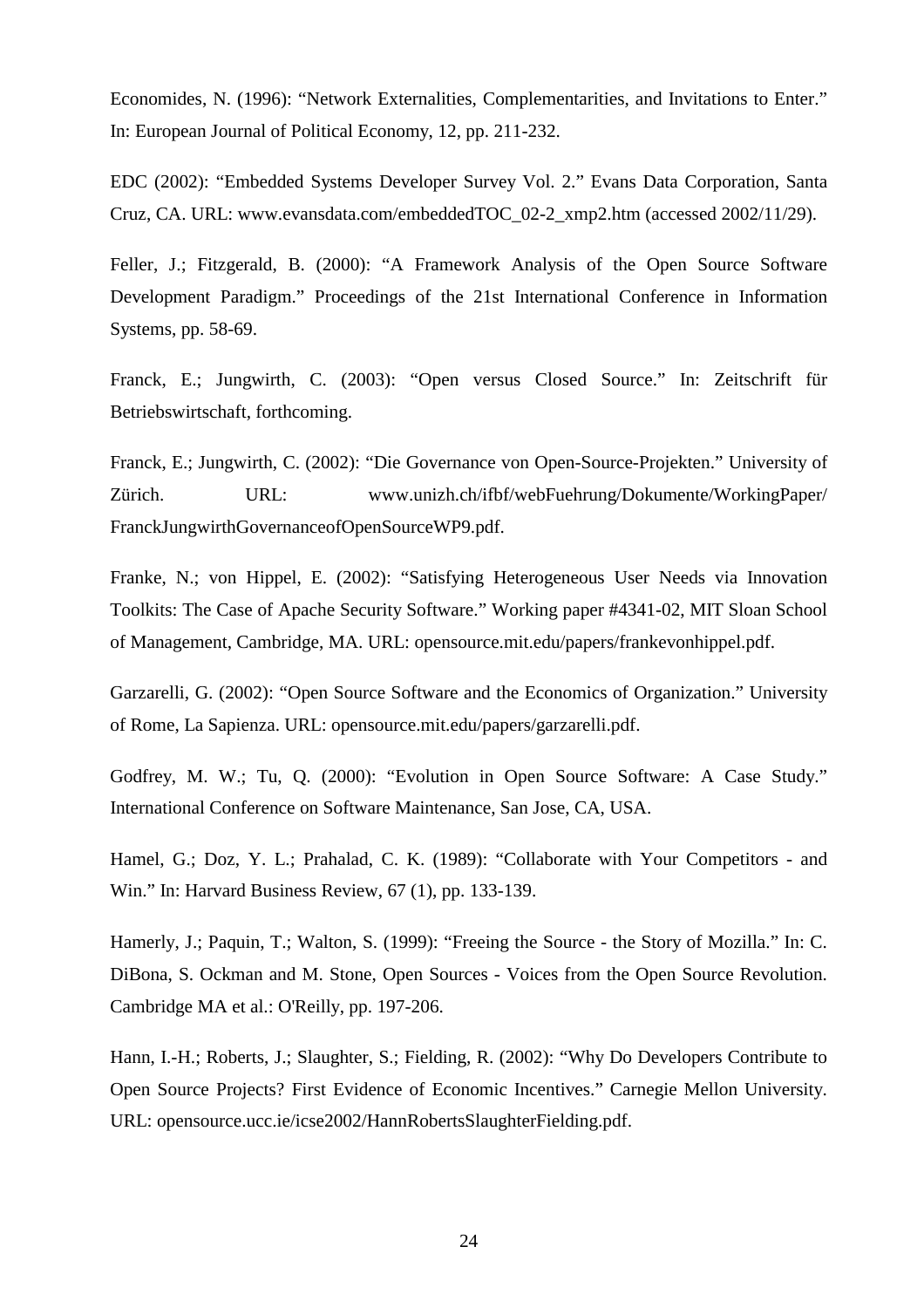Harhoff, D.; Henkel, J.; von Hippel, E. (20032): "Profiting From Voluntary Information Spillovers: How Users Benefit by Freely Revealing their Innovations." In: Research Policy, in press.

Hars, A.; Ou, S. (2002): "Working for Free? Motivations for Participating in Open-Source Projects." International Journal of Electronic Commerce, 6 (3), pp. 25-39.

Hecker, F. (1999): "Setting Up Shop: The Business of Open-Source Software." IEEE Software 16 (1), pp. 45-51.

Henkel, J. (2003): "Embedded Linux - Informal collaborative software development by commercial firms." In: Proceedings of the 12th International Conference on Management of Technology (IAMOT2003), Nancy, France.

Hertel, G.; Niedner, S.; Herrmann, S. (2001): "Motivation of Software Developers in Open Source Projects: An Internet-based Survey of Contributors to the Linux Kernel." In: Research Policy, forthcoming.

Hissam, S.; Weinstock, C. B.; Plakosh, D.; Asundi, J. (2001): "Perspectives on Open Source Software." Software Engineering Institute, Carnegie Mellon University. URL: www.sei.cmu.edu/pub/documents/01.reports/pdf/01tr019.pdf.

International Institut of Infonomics; Berlecon Research (2002): "Free/Libre and Open Source Software: Survey and Study, FLOSS Final Report." University of Maastricht. URL: www.infonomics.nl/FLOSS/report/index.htm.

Koch, S.; Schneider, G. (2000) "Results from Software Engineering Research into Open Source Development Projects Using Public Data." Wirtschaftsuniversität Wien. URL: wwwai.wuwien.ac.at/~koch/forschung/sw-eng/wp22.pdf.

Krishnamurthy, S. (2002): "Cave or Community? An Empirical Examination of 100 Mature Open Source Projects." University of Washington. URL: opensource.mit.edu/papers/ krishnamurthy.pdf.

Kuan, J. (2000): "Open Source Software As Consumer Integration into Production." University of California at Berkeley. URL: opensource.mit.edu/papers/Jenny%20Kuan%20-%20Open% 20Source%20Software%20As%20Integration%20into%20Production.pdf.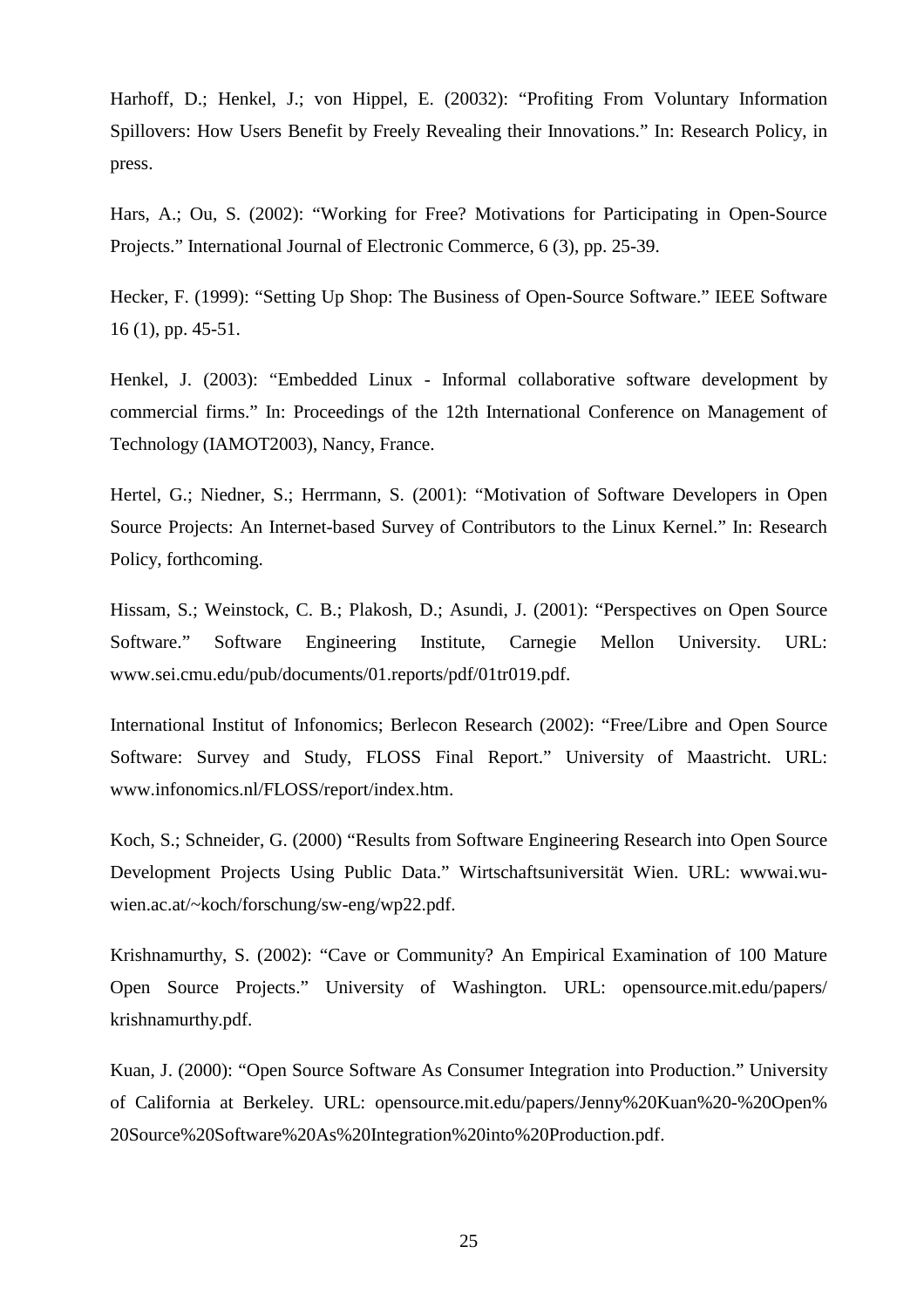Lakhani, K.; von Hippel, E. (2000): "How Open Source Software Works: "Free" User-to-User Assistance." In: Research Policy, forthcoming.

Lakhani, K. R.; Wolf, B.; Bates, J. (2002): "The Boston Consulting Group Hacker Survey." Boston Consulting Group, Boston, URL: www.osdn.com/bcg/BCGHACKERSURVEY.pdf.

Lerner, J.; Tirole, J. (2002a): "Some Simple Economics of Open Source." In: Journal of Industrial Economics, 502, pp. 197-234.

Lerner, J.; Tirole, J. (2002b): "The Scope of Open Source Licensing." URL: opensource.mit.edu/ papers/lernertirole2.pdf.

Metiu, A.; Kogut, B. (2001): "Distributed Knowledge and the Global Organization of Software Development." The Wharton School, University of Pennsylvania, URL: opensource.mit.edu/ papers/kogut1.pdf.

Metzger, A.; Jaeger, T. (2001): "Open Source Software and German Copyright Law." In: International Review of Industrial Property and Copyright Law, 32, pp. 52-74.

Mockus, A.; Fielding, R. T.; Herbsleb, J. D. (2000): "A Case Study of Open Source Software Development: The Apache Server." 22nd International Conference on Software Engineering, Limerick, Ireland: Association for Computing Machinery.

Mockus, A.; Herbsleb, J. D. (2002): "Why Not Improve Coordination in Distributed Software Development by Stealing Good Ideas from Open Source?" International Conference on Software Engineering (ICSE 2002), Orlando, FL, USA.

Moody, G. (2001): "Rebel Code - Inside Linux and the Open Source Revolution." Cambridge, MA: Perseus Publishing.

Nüttgens, M.; Tesei, E. (2000): "Open Source - Produktion, Organisation und Lizenzen." In: Veröffentlichungen des Instituts für Wirtschaftsinformatik (IWi) Nr. 157, Universität des Saarlandes. URL: www.iwi.uni-sb.de/nuettgens/Veroef/Artikel/heft157/heft157.pdf.

Osterloh, M.; Rota, S.; von Wartburg, M. (2001): "Open Source - New Rules in Software Development." University of Zürich, Institute for Research in Business Administration. URL: www.unizh.ch/ifbf/orga/downloads/OpenSourceAoM.pdf.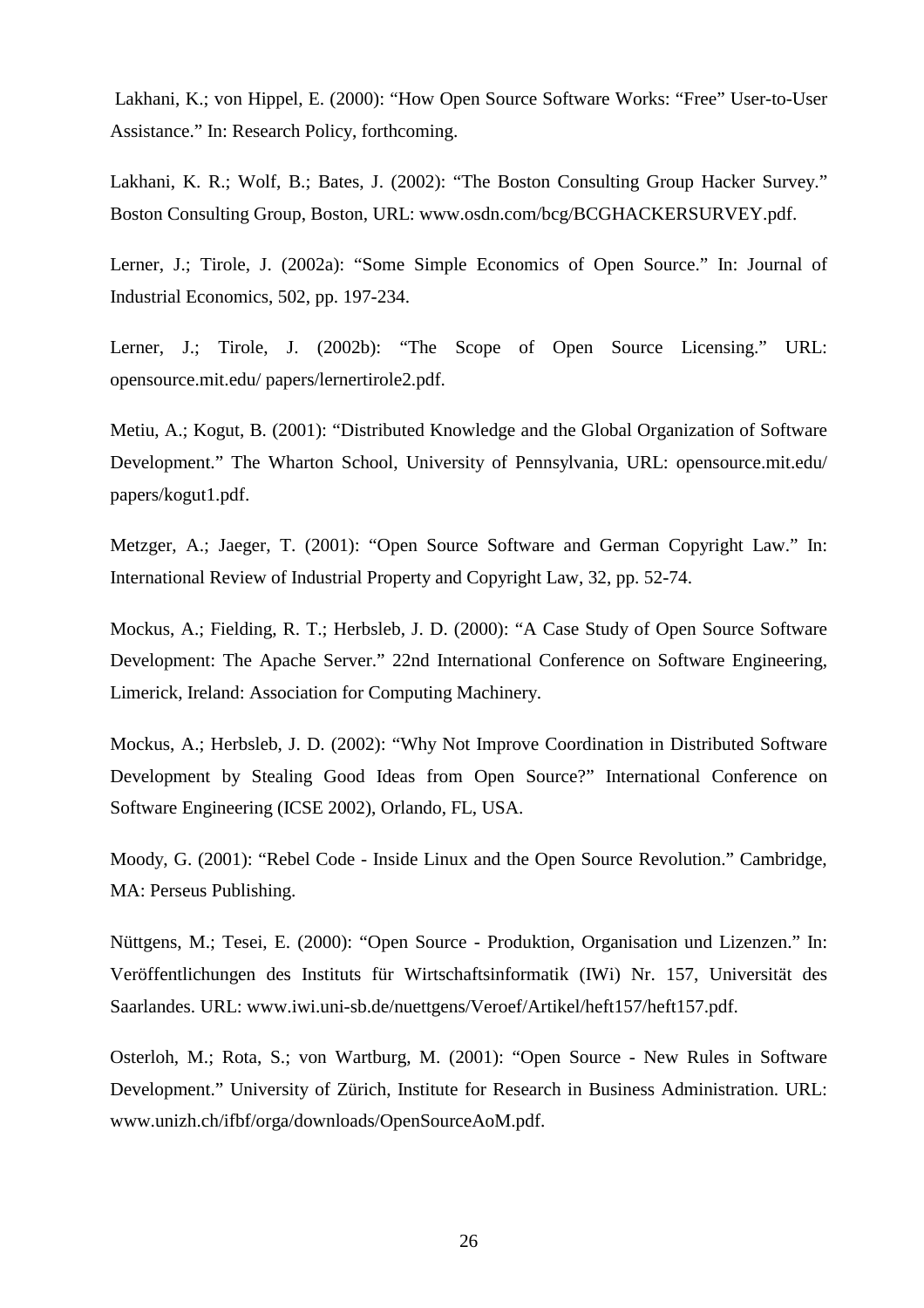Picot, A.; Maier, M. (1992): "Analyse- und Gestaltungskonzepte für das Outsourcing." In: Information Management, 4, pp. 14-27.

Raymond, E. S. (1999): "The Cathedral and the Bazaar: Musings on Linux and Open Source by an Accidental Revolutionary." Sebastopol: O'Reilly.

Rosenberg, D. K. (1999): "How to Make Money With Open-Source Software." URL: kuya.vlsm.org/docs/biz/opensource-bisnis.pdf.

Schmitz, P.-E.; Castiaux, S. (2002): "Pooling Open Source Software - An IDA Feasibility Study." European Commission, DG Enterprise. URL: europa.eu.int/ISPO/ida/export/ files/en/1115.pdf.

Schrader, S. (1991): "Informal Technology Transfer Between Firms: Cooperation Through Information Trading." In: Research Policy, 20, pp. 153-170.

Shankland, S. (2003): "Study lauds open-source code quality." CNET news.com, 19.2.2003, URL: news.com.com/2100-1001-985221.html.

Teece, D. J. (1986): "Profiting from Technological Innovation: Implications for Integration, Collaboration, Licensing and Public Policy." In: Research Policy, 15, pp. 285-305.

von Hippel, E. (1988): "The Sources of Innovation." New York: Oxford University Press.

von Hippel, E. (2002): "Open source projects as horizontal innovation networks - by and for users." MIT Sloan School of Management working paper 4366-02, Cambridge, MA. URL: opensource.mit.edu/papers/vonhippel3.pdf.

von Hippel, E.; von Krogh, G. (20032): "Open source software and the "private-collective" innovation model: Issues for organization science." In: Organization Science, 14, pp. 208-223.

Wheeler, D. A. (2002): "Why Open Source Software / Free Software (OSS/FS)? Look at the Numbers!" URL: www.dwheeler.com/oss\_fs\_why.html.